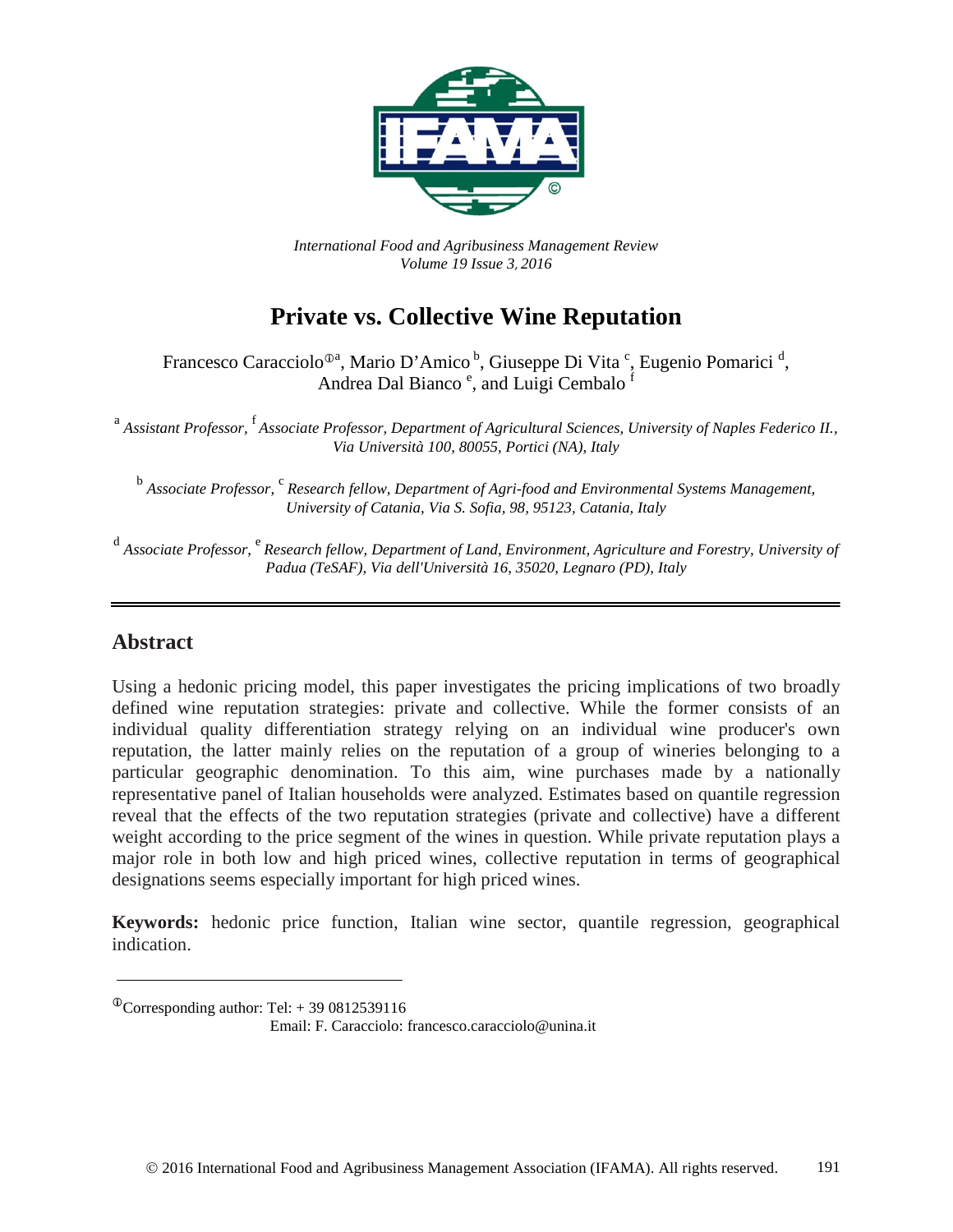#### **Introduction**

Reputation plays a crucial role in markets where product quality is uncertain until after consumption (Rogerson 1983; Rindova et al. 2005). Products showing such features are defined as credence goods (Nelson 1970; Roe and Sheldon 2007). Company names, individual brands or collective certification contribute to defining signals that affect consumers' expected quality of credence goods (Costanigro et al*.* 2012). The effects of reputation on food, whether private or collective, have been widely investigated in the literature (Di Vita et al. 2013; Brentari et al. 2011; Costanigro et al. 2010; Benfratello et al. 2009; Landon and Smith 1997; Shapiro 1983). Within the food industry, wine represents a clear example of a credence  $good<sup>1</sup>$  $good<sup>1</sup>$  $good<sup>1</sup>$ . It constitutes a rather complex and sophisticated case where a reputation system is of paramount importance for marketing outcomes. Most wineries have their own brand and at the same time can potentially benefit from a regional, and collective reputation such as that endorsed by a geographical indication (GI) label. Several marketing strategies have been designed worldwide to increase reputation for wines (Louriero 2003). This is due to a particular aspect of wine: drinking a glass or buying a bottle of wine embodies a bundle of choices that depend on attributes that different consumers identify, deem or perceive, in a different way (Ritchie 2007; Caracciolo et al. 2015; Dal Bianco et al. 2016).

Perceived quality and reputation attributes have been widely recognized in the wine industry, leading most scholars to argue that producer/private and regional/collective reputation plays a prominent role in determining wine price (Costanigro et al. 2010; Schamel 2006; Schamel and Anderson 2003). Despite the large number of contributions in the economics literature, the role of a wine's reputation in price formation is still widely debated (Panzone 2011; Costanigro et al*.* 2010; Goldstein et al. 2008; Tirole 1996; Shapiro 1983) and the effect that private and collective reputation have on price formation is still unclear. To illustrate this point, it has been observed that price allows better evaluation of wine quality than sensory attributes (Almenberg and Dreber 2011; Rao 2005; Rao and Monroe 1989; Monroe 1973), positively influencing the perception of expected quality and possibly contributing to the formation of the product's reputation (Veale and Quester 2008). For this reason, valuing the effect of private and collective reputation on price is far from straightforward.

Initiatives to enhance private reputation (based on producer brand) and collective reputation (such as the Geographical Indication label) may be viewed as two extreme quality differentiation strategies. While the former consists of an individual quality differentiation strategy relying on an individual wine producer's own reputation (Landon and Smith 1997; Shapiro 1983), the latter can be considered the sum of individual reputations, despite that it may be also affected by specific features of the group, such as size of the coalition<sup>[2](#page-1-1)</sup>. Hence consumers might make their choice on the reputation of the region that endorses the particular denomination (Winfree and McCluskey 2005; Chambolle and Giraud-Héraud 2005; Loureiro 2003; Tirole 1996).

<span id="page-1-1"></span><span id="page-1-0"></span><sup>&</sup>lt;sup>1</sup> According to Schmit et al (2012) and Castriota and Delmastro (2014), wine can also be considered as an experience good when the consumer has the capability to measure its utility gain or loss after consumption. Thus, if for an expert consumer may prevail the experience side, for the average consumer the credence side is certainly more important. Considering we analyze the average Italian household, we referred to wine as a credence good.  $2$  For instance, the size of a coalition could affect group reputation since it may influence its visibility (Castriota and Delmastro 2014).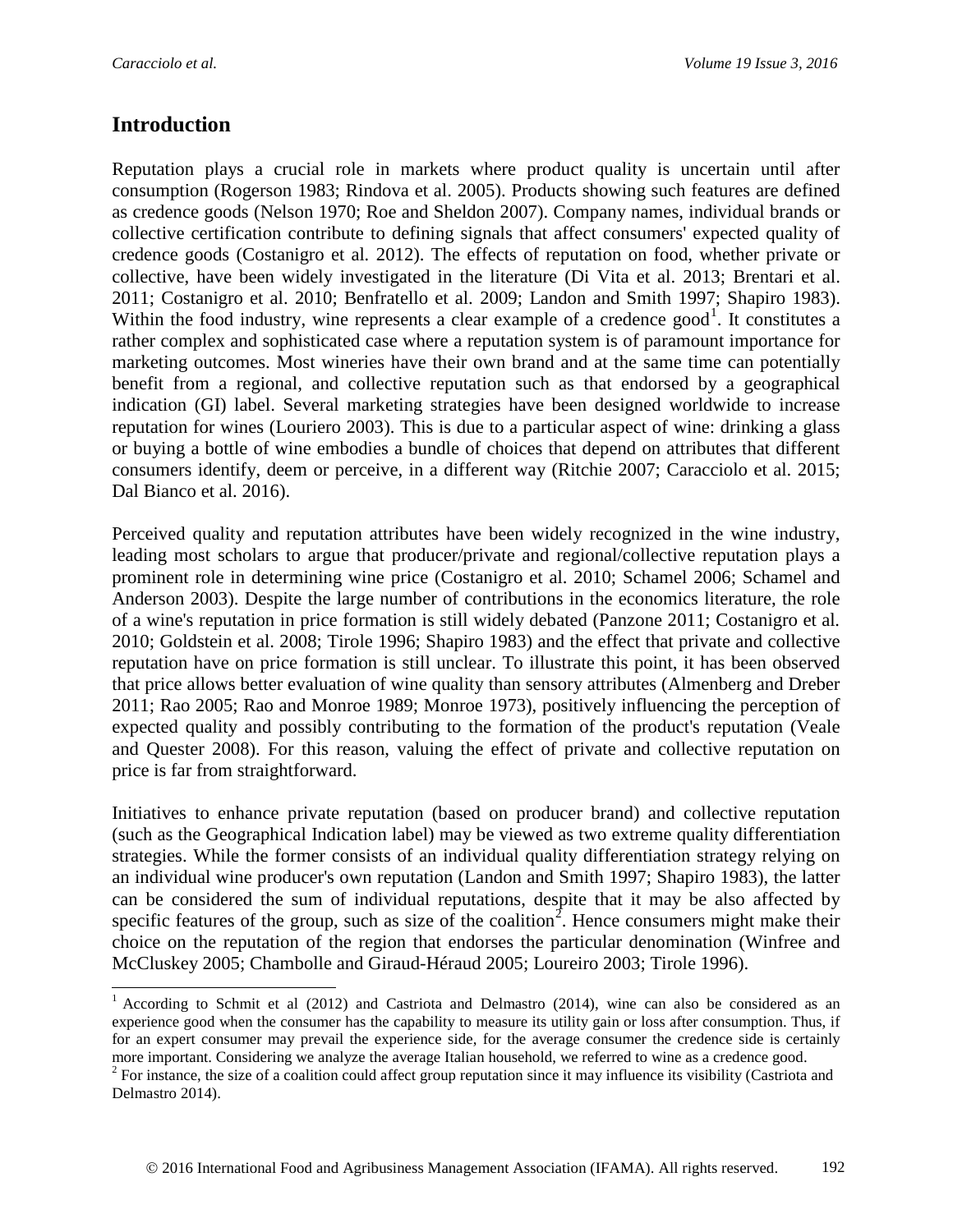Both strategies require long-term choices for wineries: adopting a *private brand* reputation strategy entails long-term investments in production/processing/bottling and marketing/ promotion, as well as additional costs related to procurement strategies; *Geographical Indication*, or collective reputation, requires compliance with stringent quality schemes that are likely to pre-commit production level (delimited production area, maximum yields per hectare, maximum yield of wine from grapes, minimum density of rootstocks per hectare, etc.) with a loss of production flexibility for the wineries (Malorgio et al. 2013).

Whether either of the two strategies is beneficial for wineries depends on a number of factors. One could be strictly related to the specific segment of wine under investigation, and it cannot be excluded that the two strategies may be complementary and mutually reinforcing or even conflicting.

Indeed, according to Menapace and Moschini (2011), an interaction exists between collective and private reputation, with the former improving the ability of the latter to operate as a mechanism for signaling quality to consumers in a credible way. However, the perception of quality signals, including those related to private and collective reputation may largely vary across consumers, making their effect on the market complex to analyze. For instance, preferences for wine attributes, including the region of production and brand name also depend on consumers' expertise, (or subjective knowledge) differing among experts and novices (Viot 2012). Therefore, the resulting impact of both private and collective reputation strategies may vary according to consumers' characteristics, including wine involvement, geographical distance to the production area, age, etc. (Hristov and Kuhar 2015; Atkin and Thach 2012).

Since this point remains largely unaddressed by the literature, our study aims to partially fill this significant gap by valuing the contribution of both private and collective wine reputation to price. To do so, purchases of wines in 2011 by nearly 8,000 households, statistically representative of the Italian population, were analyzed in an attempt to disarticulate the relationship between price and wine reputation by estimating the hedonic function using quantile regression.

Quantile regression has been widely used in economic research related to consumer studies (Davino et al. 2015) and alcohol consumption (Kerr et al. 2006; Manning et al. 1995). In addition, a recent contribution using quantile regression showed that the importance of reputation varies as product prices change (Costanigro et al. 2010). Nevertheless, to the best of our knowledge, no estimates of hedonic function have been performed which compare private vs. collective reputation in the wine industry.

The paper is organized as follows. In Section 2 the theoretical framework and empirical approach adopted are described. Section 3 presents the sample data while Section 4 presents the estimates of the hedonic function via quantile regression. Some discussions are drawn in Section 5, while Section 6 concludes the paper.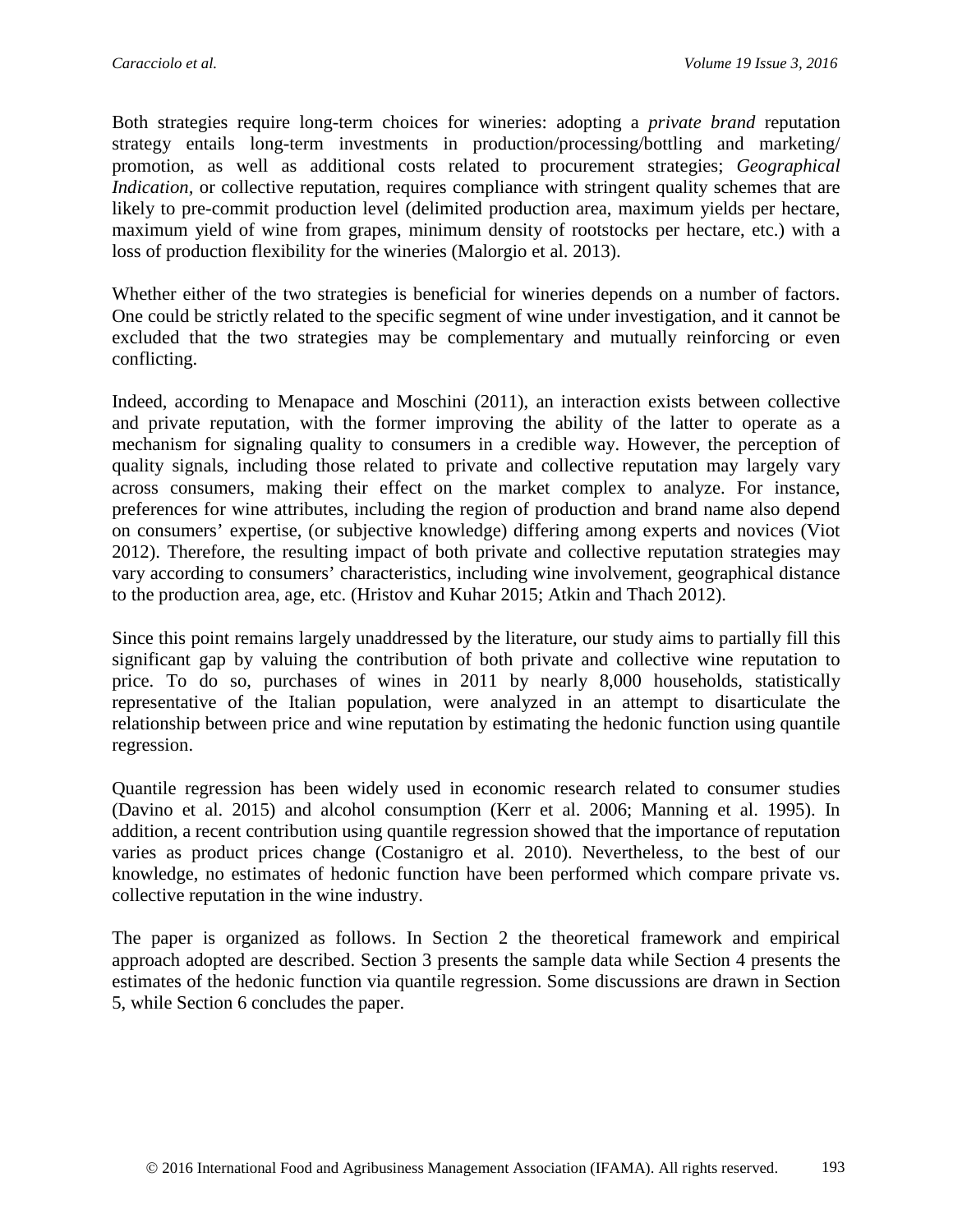### **Theoretical and Empirical Framework**

Since the seminal study on hedonic modeling carried out by Rosen (1974), several studies have analyzed the quality attributes and characteristics of wine, estimating their implicit prices (Combris et al. 1997; Landon and Smith, 1997; Nerlove 1995; Oczkowski 1994; Golan and Shalit 1993). Hedonic price estimation has continued to be applied worldwide to the wine industry in the 21st century (Kwong et al. 2011; Schamel and Anderson 2003; Ling and Lockshin 2003; Oczkowski 2001; Combris et al. 2000), and some authors have specifically analysed Italian wine (Di Vita et al. 2015; Caracciolo et al. 2013; Brentari et al. 2011; Boatto et al. 2011; Benfratello et al. 2009).

The hedonic pricing method assumes that goods consist of a bundle of characteristics valued by their utility-generating properties. Market price reflects the composition of the attributes that, on the contrary, have no explicit price. To this extent, it is possible to value the attributes that compose the final good by analyzing the systematic variation in the price (Rosen 1974).

One of the crucial choices to make when using a hedonic function concerns the functional form of the hedonic price function (Combris et al. 2000). In the literature, there are many functional forms implemented (Fogarty 2006). Testing non-linearity parameters via Box-Cox transformation mainly drives the choice. That said, the stochastic version of the hedonic equation is generally estimated through ordinary least squares. However, this approach proves to be insufficient when the sample of wines is heterogeneous, and there is a broad distribution of prices (Costanigro and McCluskey 2011). Furthermore, hedonic price estimation with OLS can be cumbersome when quality information (or signaling attributes) change at different price ranges (Oczkowski 2001).

To overcome this limitation, in this work we implemented quantile regression (QR), which produces the estimate conditional upon different price percentiles, allowing analysis of the effect of key variables on different price levels/quantiles (Davino et al. 2015).

Stochastic formulation of the hedonic equation for the *w-th* wine estimated with quantile regression is as follows:

(1) 
$$
Qp_w(\tau | \mathbf{x}_w) = \alpha(\tau) + \mathbf{x}_w' \beta(\tau) + \varepsilon(\tau)_w
$$

Equation 1 expresses the quantiles of the conditional distribution of wine price as linear functions of  $\mathbf{x_w}$ , a *R*-vector of wine attributes  $\mathbf{x_w} = \{x_w^1, \dots, x_w^R\}$ , where  $0 \le \tau \le 1$ .

The  $\tau$ *-th* OR estimator of  $\beta(\tau)$  minimizes the following objective function through the linear programming algorithm initially proposed by Armstrong et al. (1979) and generalized by Hunter and Lange (2000):

$$
(2) \sum_{w} \left| p_{w} - \alpha(\tau) + \mathbf{x}_{w}^{\mathsf{T}} \boldsymbol{\beta}(\tau) \right| h_{w}
$$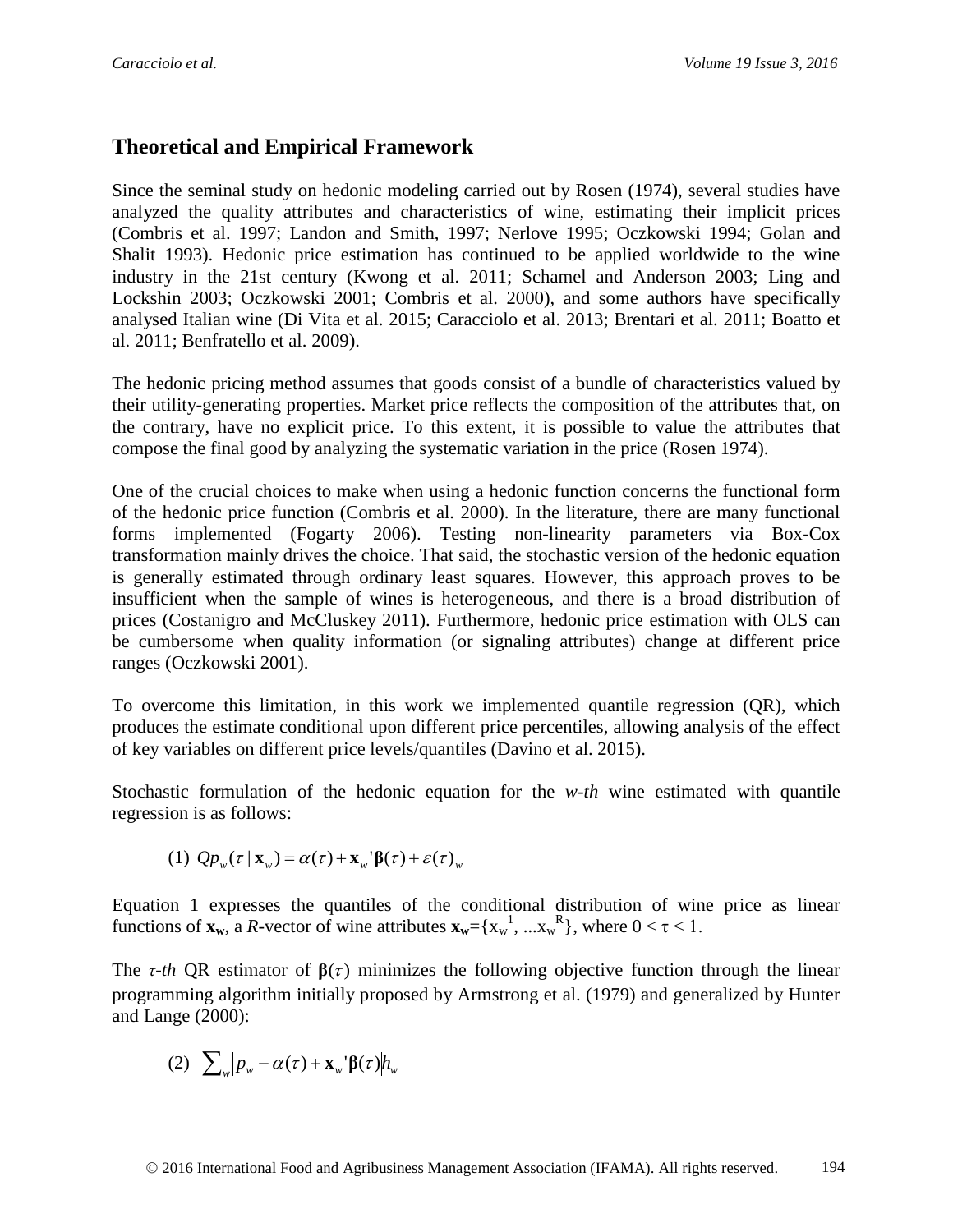where  $h_w$  is the multiplier defined as:

(3) 
$$
h_w = \begin{cases} 2\tau & \text{if } (p_w - \alpha(\tau) + \mathbf{x}_w^{\ \ \ \cdot \mathbf{p}}(\tau)) > 0 \\ 2(1 - \tau) & \text{otherwise} \end{cases}
$$

obtaining different values of  $\beta(\tau)$  for different values of  $\tau$  indicated in the estimation.<sup>[3](#page-4-0)</sup> Regarding the choice of the functional form which best fits the data, we conditioned the choice by the OLS estimates of restricted likelihood ratio tests on the Box-Cox transformation parameters  $\theta$  (Cropper et al. 1988):

(4) 
$$
Qp_w^{\theta}(\tau | \mathbf{x}_w) = \alpha(\tau) + \mathbf{x}_w^{\theta} \mathbf{\cdot} \beta(\tau) + \varepsilon(\tau)_w
$$

As for the selection of the appropriate set of attributes, **x***w*, the literature on hedonic pricing provides important clues that guided our choice. Besides variables representing intrinsic attributes such as alcoholic content, grape variety and color (Oczkowski 1994; Landon and Smith 1997; Angulo et al. 2000; Steiner 2004), and extrinsic attributes such as age, brand, taste, bottle size, packaging, eco-friendly viticulture practices and size of producers (D'Amico et al. 2014; Kwong et al. 2011; Carew et al. 2012; Benfratello et al. 2009; Combris et al. 2000), also reputation has been tested, since pricing behaviour of wineries could depend on their reputation (Ali and Nauges 2007). To this extent, almost all studies were based on expert grading, showing a prominent role in price formation (Caracciolo et al. 2013; Schamel 2006; Jones and Storchmann 2001; Landon and Smith 1997). The drawback is, however, that expert opinions and wine ratings do not cover the whole range of wines on the market, especially non-premium wines and, in several cases, expert opinions differ from the preferences of average consumer since the latter "*…simply does not like the same types of wines as experts*" (Goldstein et al. 2008, 12). Nevertheless, the long-term reputation of wines and producers is more valuable than taste attributes in market price formation (Benfratello et al. 2009), and GI has to be taken into account with regard to the effect on reputation (Teuber and Hermann 2012). In this study, we particularly focus on the contribution of both private and collective wine reputation on price. While the latter can be straightforward—included in a hedonic function, the former presents methodological challenges that need to be properly addressed.

In particular, private reputation can be approximated by means of the share of category requirements (SCR). SCR is one of the most "…*common loyalty measures used by most major market researchers*" (Bhattacharya et al. 1996, 6). For the *b*-th brand, it is defined as each brand's market share among the group of households that bought the brand at least once during the time period under consideration:

(5) 
$$
SCR_b(T) = \frac{\sum_h \sum_{t \in T} (p_{hb} \cdot q_{hb})}{\sum_h \sum_j \sum_{t \in T} (p_{hj} \cdot q_{hj})} \cdot 100.
$$

<span id="page-4-0"></span><sup>&</sup>lt;sup>3</sup> The absence of assumptions on the distribution of errors is significantly more robust to anomalous values (or outliers) and is substantially unaffected by heteroskedasticity problems.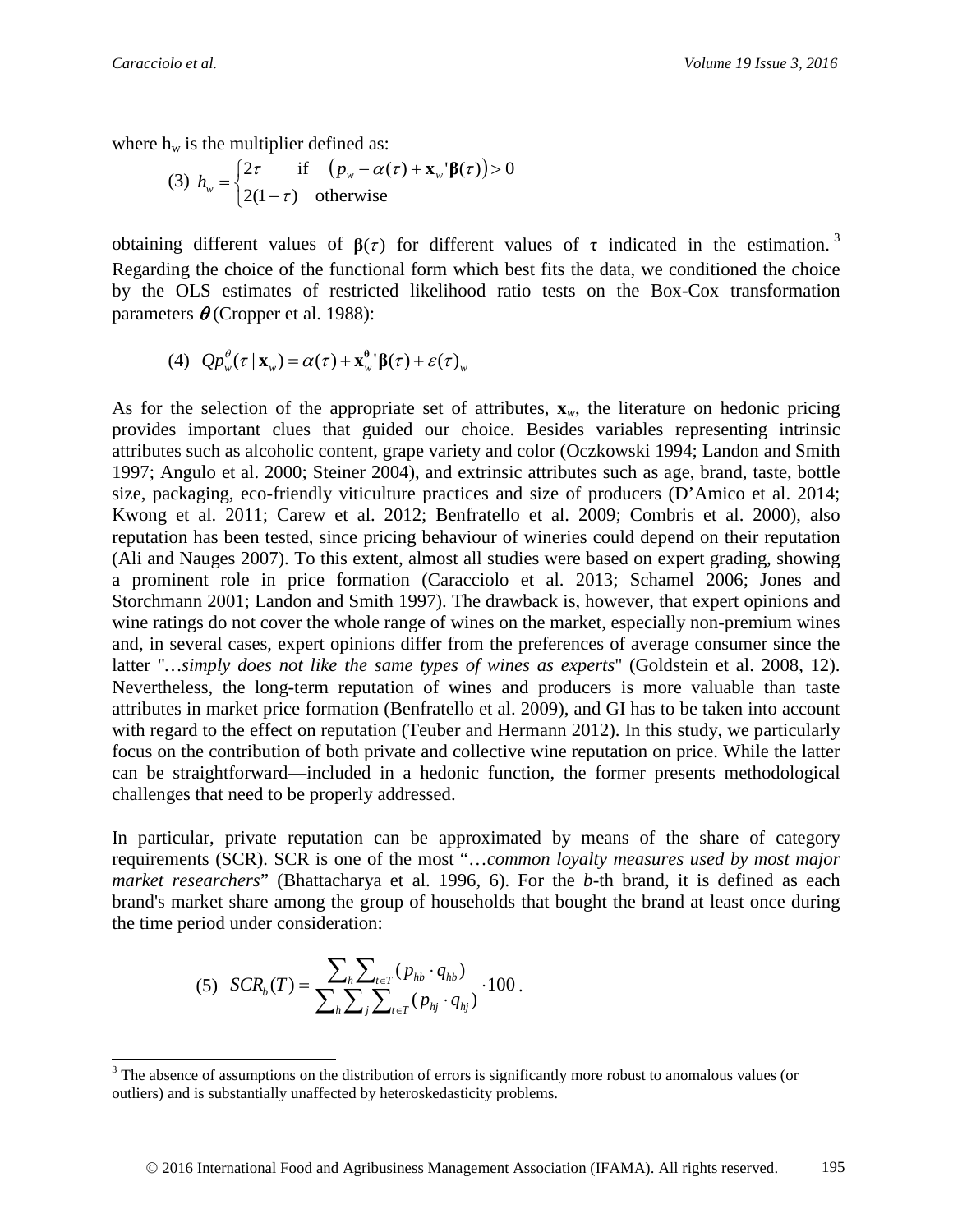where  $p_{hh} \cdot q_{hh}$  represents the expenditure for brand *b* by household *h* during time period *T* (one year in our case), while *j* refers to all the brands purchased by household *h* during the same time period. SCR reflects the intangible benefits linked to the *b*-th brand measuring the customer loyalty. Even though customer loyalty is strongly interconnected to private reputation, it might also be affected by other variables, like market price (Selnes 1983). For instance, consumers can be loyal to brands also for their lower prices. Thus the inclusion of  $SCR<sub>b</sub>$  in a hedonic function may induce ambiguity in the causal direction and introduce endogeneity. Usually, instrumental variable approach (IV) can be evoked to address this source of endogeneity. The use of IV's in quantile regression (IVQ) was recently proposed by Chernozhukov and Hansen (2005; 2006) however, is not exempt from limitations, and it is still rarely used in empirical works. Moreover, we have no access to external exogenous data for obtaining a reliable set of instruments.

Our strategy to avoid endogeneity is as follows, being aware that the adopted approach represents an ad-hoc solution rather than a generalizable solution: firstly, in order to calculate  $SCR<sub>b</sub>$  we used a separate sample from the one used in the hedonic equation, including data on prices and expenditures referring to the year preceding the one for which hedonic model is estimated<sup>[4](#page-5-0)</sup>. Moreover, we acknowledge the customer loyalty as calculated in time  $t - 1$ , SCR<sub>b,t-1</sub>, can be decomposed into two parts: the first,  $SCR(corr)$ <sub>*b*  $t-1$ </sub>, potentially depending to the average  $p_{b,t-1}$  market price for the *b*-brand, and the remaining part that captures the variation of *SCR*<sub> $b$ , −1</sub> that results uncorrelated to  $p_{b,t-1}$ ,  $SCR(unc)_{b,t-1}$ .  $SCR(unc)_{b,t-1}$  can be proxied by using the estimated residuals,  $SC\hat{R}(unc)_{b,t-1}$  as provided by the OLS estimate of  $\gamma_0$  and  $\gamma_1$ :

(6) 
$$
SC\hat{R}(unc)_{b,t-1} = SCR_{b,t-1} - S\hat{C}R(corr)_{b,t-1} = SCR_{b,t-1} - \hat{Y}_0 - \hat{Y}_1 \ln(p_{b,t-1})
$$

This strategy allows inclusion of exogenous information about private reputation of each *b*-brand into the hedonic equation, and their role in influencing the price for the single *w-th* wine in time *t*.

#### **Data**

Our empirical specification is built on the full set of wines marketed for domestic consumption in the year 2010 and 2011 in Italy. The empirical analysis embodies the underlying data generation process straightforwardly. More than 150,000 purchases of wine made by around 8,000 households, statistically representative of the Italian population, were recorded (HomeScan) by A.C Nielsen (a leading market research organization operating worldwide). The database reports around 2,100 brands of wines from about 1,000 wineries which market close to 6,000 different types and formats of wine. For each purchase the following data are recorded: price  $(\Theta)$ , the volume purchased (liters), product type (white, red or rosé), geographical origin, sales channels, packaging (glass, carton, PET, bag in box and the volume format) and lastly, the presence of geographical indication. As for the latter, it is worth noting that the EU legislation uses the terms PDO and PGI (respectively Protected Designation of Origin and Protected Geographical Indication<sup>[5](#page-5-1)</sup>) to specify geographical indications. In Italy, and only for wine, the designations DOC and DOCG constitute PDOs. [6](#page-5-2) Jointly the three certifications of geographical indication can be seen as a quality hierarchy, in which PGI wines have to be considered higher

<span id="page-5-0"></span> $^{4}$  Previous year data were used for breaking the temporal "simultaneity" of prices and brand loyalties.  $^{5}$  EC Reg. 607/2009

<span id="page-5-2"></span><span id="page-5-1"></span> $6$  ITA DL 61/2010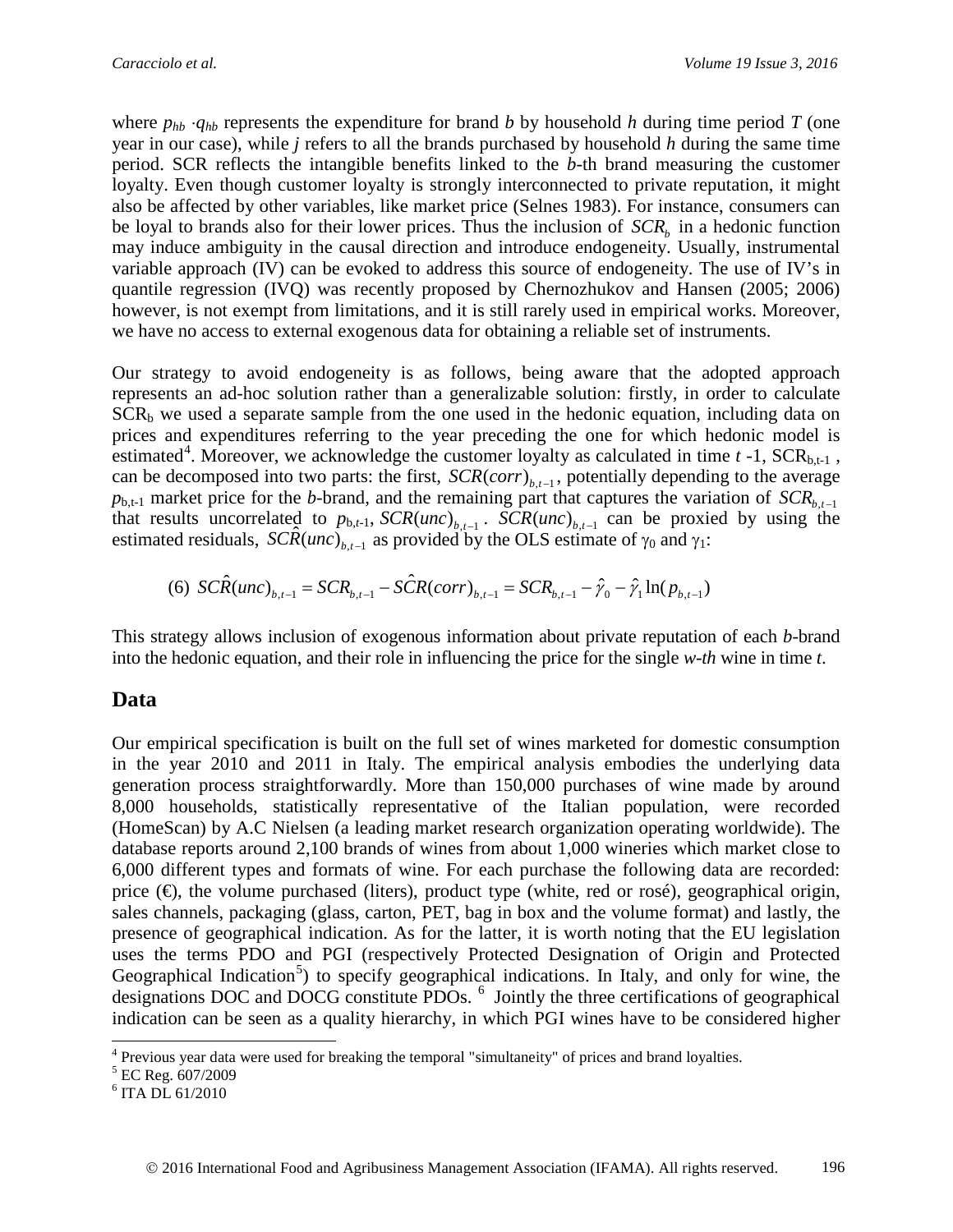quality than simple table wines, although they do not conform to the strict wine laws for their region (DOC).<sup>[7](#page-6-0)</sup> The main difference between a DOC and a DOCG is that the latter must pass a blind taste test for quality in addition to conforming to the strict legal requirements to be designated as a wine from the area in question (Corsi et al. 2004; Cembalo et al. 2014). The Nielsen database does not include consumption which goes through HORECA channels (HOtels, REstaurants and CAfés). However, from a Mediobanca study (2013) it emerges that wine purchased for domestic consumption accounts for about 70% of total consumption in volume.

Purchases made during 2010 were used to obtain exogenous information about the private reputation of each *b*-brand, while those made during 2011 were explicitly included in the hedonic model<sup>[8](#page-6-1)</sup>. Secondary data sources, such as scanner panel data, are particularly appropriate for depicting the structure of the wine market: there is a large variability in wine prices, with a highly asymmetric distribution. The distribution of prices is furthermore extremely skewed to the right (Figure 1). The mean value is 3.3€ per liter while the median is 2.44€ per liter, interquartile range 1.33€ per liter - 4.2€ per liter).



**Figure 1.** Wine price distribution (histogram and symmetry plot) **Source.** AC Nielsen Homescan data 2011

Regarding the adopting of collective or private reputation systems by wine producers, Table 1 reports the position of the top fifteen private Italian wine brands, showing the measures of private and collective reputation as well as a measure of producer market share. Collective reputation, associated with specific production locations, was expressed as the incidence of three GI Italian labeling certifications per brand.

From a preliminary inspection of Table 1, it seems that strong private reputation initiatives (in terms of SCR) are rarely associated with collective initiatives such as adoption of PGI, DOC, and DOCG certifications (Pearson correlations between SCR(*unc*) and GIs are, respectively, -0.49 for PGI, -0.40 for DOC and -0.42 for DOCG).<br>  $\frac{7}{1}$  Italian wineries on their own initiative may also use EU PGI and PDO indications and the corresponding European

<span id="page-6-0"></span>logos in place of the traditional domestic acronyms (Corsi et al. 2014). PDO labeled wine was observed in few cases only and handled as DOC in the model.<br><sup>8</sup> In 2011, nearly 80,000 purchases of wine were recorded by A.C Nielsen.

<span id="page-6-1"></span>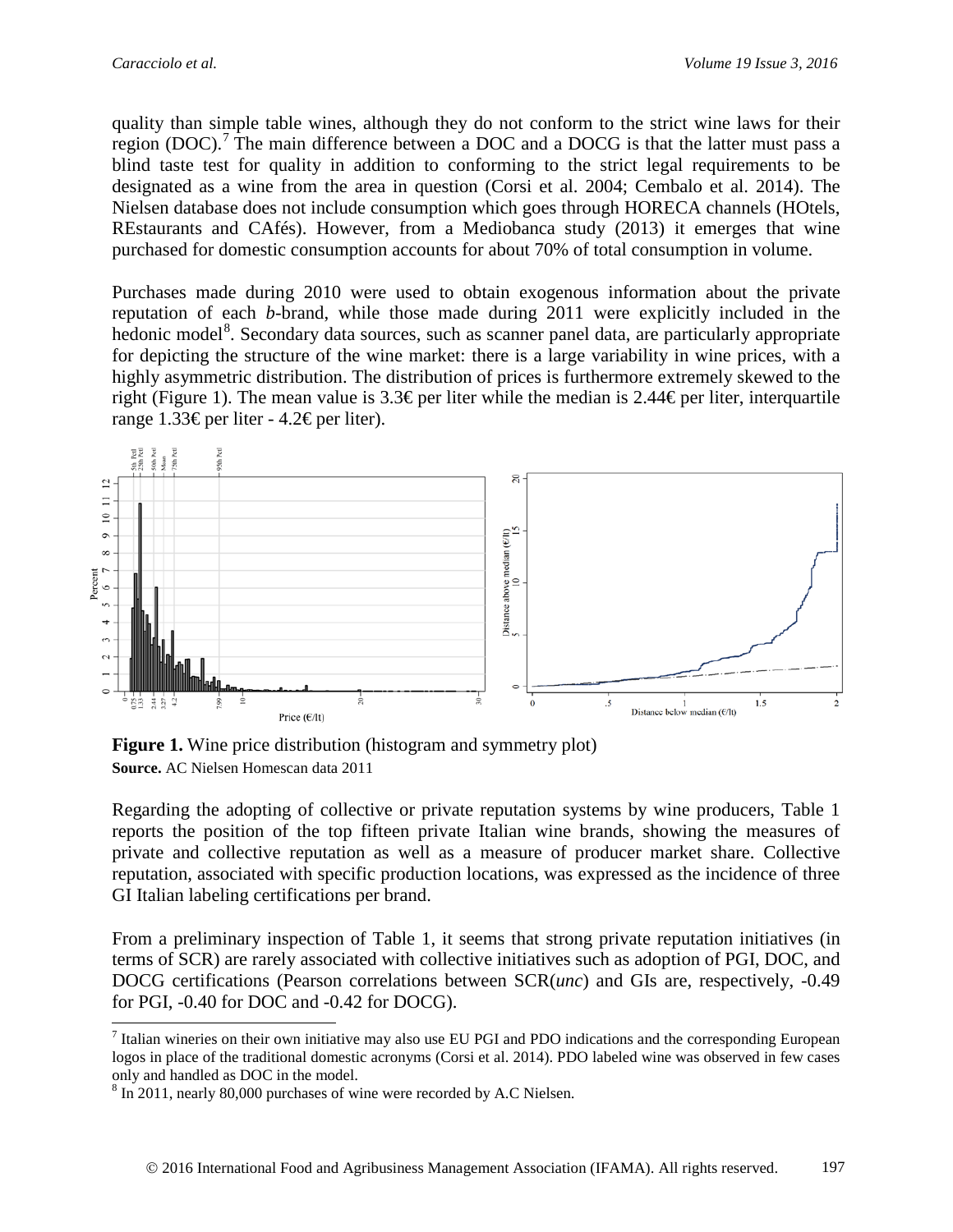As regards market price, thirteen out of fifteen brand leaders have an average market price lower than the sample mean. It is worth noting that private label wines from Coop and Conad benefit high value of SCR(*unc*), being behind only the market leader Tavernello which, since 2002, has been the most popular brand of table wine (Torrisi et al. 2006). Finally, among the top fifteen brands in terms of market penetration, only three premium wines<sup>[9](#page-7-0)</sup> ranked  $11<sup>th</sup>$ ,  $13<sup>th</sup>$ , and  $15<sup>th</sup>$ . mainly characterized by the adoption of both PGI and DOC labeling.

|                    | <b>Private Reputation</b>                                |                                                                         |        | <b>Collective Reputation</b> |                     |                                       |                                                      |
|--------------------|----------------------------------------------------------|-------------------------------------------------------------------------|--------|------------------------------|---------------------|---------------------------------------|------------------------------------------------------|
| <b>Brand</b>       | <b>Brand market</b><br>penetration <sup>a</sup><br>(BMP) | Brand share category of<br>requirements<br>(in bracket SCR <i>unc</i> ) | PGI(%) | <b>DOC</b><br>(% )           | <b>DOCG</b><br>(% ) | Producer<br>market share <sup>b</sup> | Average<br>price<br>$(\epsilon_{\text{per}})$ liter) |
| Tavernello         | 18.5                                                     | 20.7(18.6)                                                              | 2.1    | 0.0                          | 0.0                 | $5.28^{\circ}$                        | 1.43                                                 |
| San Crispino       | 11.3                                                     | 12.0(10.5)                                                              | 0.0    | 0.0                          | 0.0                 | 2.06                                  | 1.30                                                 |
| Conad              | 8.2                                                      | 18.8(13.0)                                                              | 7.3    | 0.2                          | 0.1                 | 1.05                                  | 1.03                                                 |
| Quargentan         | 6.4                                                      | 14.0(12.0)                                                              | 43.1   | 1.3                          | $0.0\,$             | 0.53                                  | 1.03                                                 |
| La Cacciatora      | 6.4                                                      | 7.5(6.1)                                                                | 46.7   | 34.2                         | 6.2                 | 2.60                                  | 2.16                                                 |
| Freschello         | 5.1                                                      | 10.8<br>(9.6)                                                           | 0.0    | 0.0                          | $0.0\,$             | 1.06                                  | 1.72                                                 |
| Castellino         | 4.9                                                      | $10.8$ (9.0)                                                            | 0.0    | 0.0                          | 0.0                 | $5.28^{\circ}$                        | 1.39                                                 |
| Coop               | 4.9                                                      | 17.3(15.3)                                                              | 0.0    | 0.0                          | 0.0                 | 0.57                                  | 0.98                                                 |
| Carrefour          | 4.0                                                      | 12.7(8.7)                                                               | 14.9   | 13.5                         | 1.7                 | 0.56                                  | 1.59                                                 |
| <b>Botte Buona</b> | 3.8                                                      | 8.3(6.6)                                                                | 100.0  | 0.0                          | 0.0                 | $5.28^{\circ}$                        | 1.91                                                 |
| C.S.Soave          | 3.6                                                      | $6.3$ $(5.6)$                                                           | 25.9   | 23.2                         | 2.6                 | 1.54                                  | 3.28                                                 |
| Caldirola          | 3.5                                                      | 6.0(4.9)                                                                | 45.3   | 43.2                         | $0.0\,$             | 2.60                                  | 2.22                                                 |
| Zonin              | 3.4                                                      | 6.6 $(5.0)$                                                             | 39.9   | 24.2                         | 1.9                 | 1.54                                  | 4.16                                                 |
| Gotto D'oro        | 3.3                                                      | 12.6(10.7)                                                              | 20.4   | 76.0                         | $\mathbf{0}$        | 0.94                                  | 2.07                                                 |
| Cavit              | 3.3                                                      | 7.5(6.9)                                                                | 0.0    | 89.2                         | $\boldsymbol{0}$    | 1.57                                  | 5.84                                                 |

|  |  | <b>Table 1.</b> Top fifteen private Italian wine brands ordered by brand market penetration |  |  |  |  |
|--|--|---------------------------------------------------------------------------------------------|--|--|--|--|
|--|--|---------------------------------------------------------------------------------------------|--|--|--|--|

<sup>a</sup> Number of purchasers of the specific brand over total purchasers (%)<br><sup>b</sup> Total consumer expenditure on wines produced by the specific producer over total expenditure (%)

Tavernello, Castellino and Botte Buona are brands owned by the same company (Caviro).

**Source.** AC Nielsen Homescan data 2011

#### **Results**

In estimating a quantile hedonic function we assume that implicit prices, focusing on those of private (SCR(*unc*)) and collective (GI: PGI, DOC and DOCG) reputation, significantly vary through different percentiles of the marketed price. The dependent variable consists of the logarithm <sup>[10](#page-7-1)</sup> of the wine price. As regards the observable attributes  $\mathbf{x}_w$ , other than those concerning reputation, we include distribution channels such as discount stores or specialized

<span id="page-7-0"></span> $9$  According to a well-established classification (Heijbroeck 2003), premium (popular) wine are those wines sold at least at  $3 \in L$ .<br><sup>10</sup> According the restricted likelihood estimates, the functional form which best fits the data is the double log.

<span id="page-7-1"></span>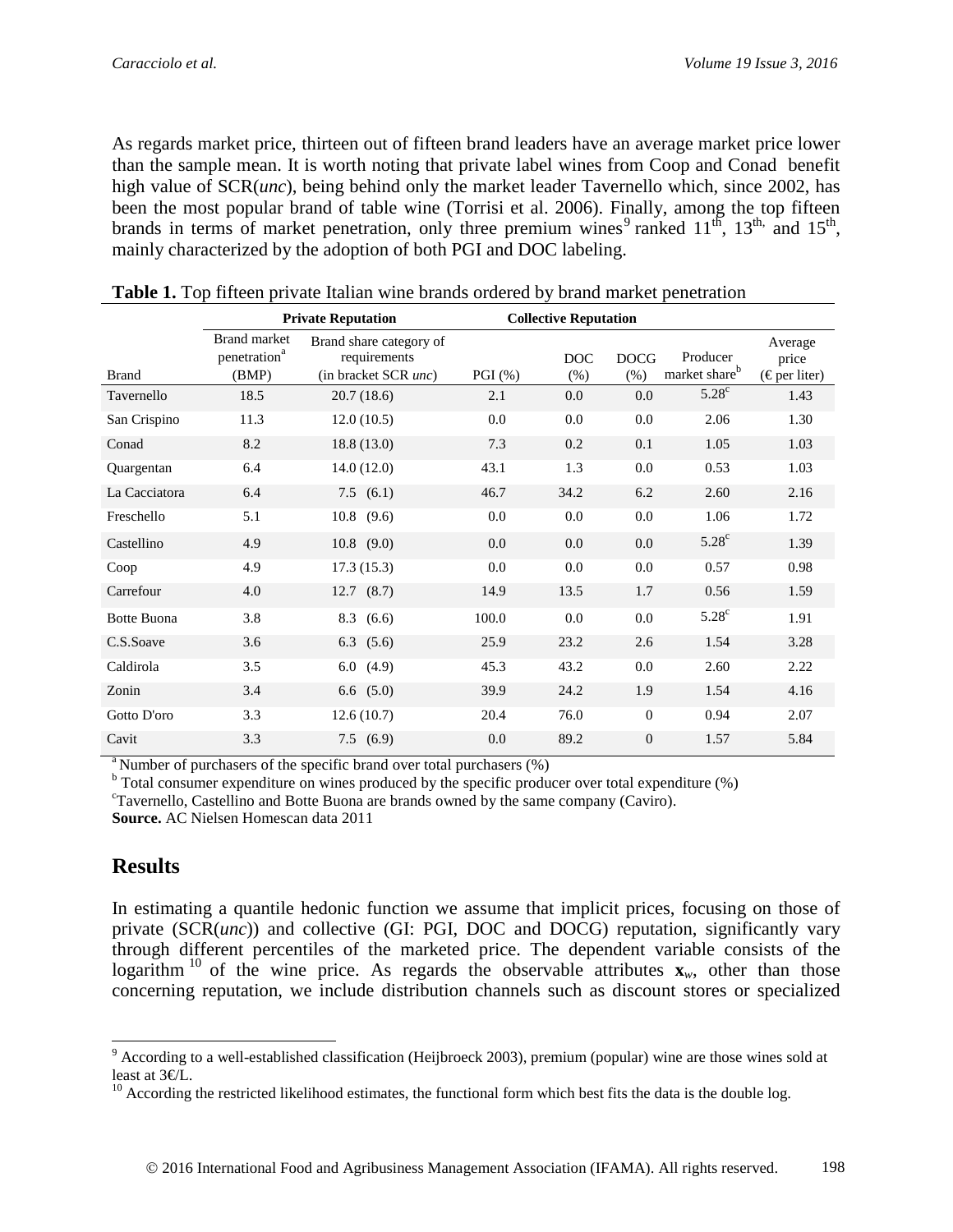shops, the presence of promotion (in terms of discount sale price), packaging, and wine color $^{11}$  $^{11}$  $^{11}$ . Table 2 shows the full descriptive statistics of the whole set of regressors, while estimation results are reported in Table 3. Figures 2 and 3 show a graphical display of coefficients and confidence intervals for, respectively, private and collective reputation variables as τ varies from 0 to 1. This graphical representation of the estimates allows us to verify the implicit prices of attributes with respect to different price segments of wines. Furthermore, the confidence intervals indicate the robustness of the results.

| <b>Variable</b>                                                      | <b>Mean</b> | Std. Dev. | Min            | <b>Max</b> |
|----------------------------------------------------------------------|-------------|-----------|----------------|------------|
| lnPrice                                                              | 1.027       | 0.691     | $-0.861$       | 2.919      |
| $ln$ SCR $(unc)$                                                     | 3.524       | 0.513     | $-2.303$       | 4.656      |
| PGI (1 if wine with PGI certification; 0 otherwise)                  | 0.246       |           | $\Omega$       | 1          |
| DOC (1 if wine with DOC certification; 0 otherwise)                  | 0.331       |           | $\Omega$       |            |
| DOCG (1 if wine with DOCG certification; 0 otherwise)                | 0.045       |           | $\Omega$       | 1          |
| Discount (1 if purchased in a grocery outlet; 0 otherwise)           | 0.104       |           | $\Omega$       |            |
| Specialized shop (1 if purchased in a specialized shop; 0 otherwise) | 0.398       |           | $\Omega$       |            |
| Promotion (1 if purchased with a promotion; 0 otherwise)             | 0.366       |           | $\Omega$       | 1          |
| Packaging (1 if sold in a glass bottle; 0 otherwise)                 | 0.693       |           | $\overline{0}$ | 1          |
| <i>ln</i> Format (volume L.)                                         | $-0.134$    | 0.451     | $-1.386$       | 1.609      |
| Wine color $(1 \text{ if red wine}; 0 \text{ otherwise})$            | 0.525       |           | $\theta$       |            |

**Table 2.** Descriptive statistics of variables in the model

| Table 3. Hedonic function estimates via quantile regression and OLS |  |  |  |  |  |  |
|---------------------------------------------------------------------|--|--|--|--|--|--|
|---------------------------------------------------------------------|--|--|--|--|--|--|

| <b>Variable</b>              | 25       |                           | 50       |     | 75       |       | <b>OLS</b> |      |
|------------------------------|----------|---------------------------|----------|-----|----------|-------|------------|------|
| $ln$ SCR $(unc)$             | 0.017    | ***                       | 0.001    |     | 0.055    | ***   | 0.011      | ***  |
| PGI                          | 0.224    | ***                       | 0.209    | *** | 0.254    | ***   | 0.222      | ***  |
| <b>DOC</b>                   | 0.500    | ***                       | 0.499    | *** | 0.497    | ***   | 0.489      | ***  |
| <b>DOCG</b>                  | 0.668    | ***                       | 0.685    | *** | 0.730    | ***   | 0.725      | ***  |
| Discount                     | $-0.355$ | ***                       | $-0.456$ | *** | $-0.624$ | ***   | -0.496     | ***  |
| Specialized shop             | 0.040    | ***                       | 0.001    |     | 0.012    | $***$ | 0.025      | ***  |
| Promotion                    | $-0.109$ | ***                       | $-0.120$ | *** | $-0.136$ | ***   | $-0.138$   | ***  |
| Packaging                    | 0.540    | ***                       | 0.633    | *** | 0.817    | ***   | 0.675      | ***  |
| Wine color                   | 0.029    | ***                       | 0.001    |     | $-0.004$ |       | $-0.006$ * |      |
| <i>ln</i> Format             | $-0.372$ | ***                       | $-0.367$ |     | $-0.336$ | ***   | $-0.382$   | ***  |
| Constant                     | $-0.225$ | ***                       | 0.085    | *** | 0.066    |       | 0.035      | $**$ |
| $P(\tau)$                    | 1.33     |                           | 2.44     |     | 4.2      |       | 3.27       |      |
|                              |          | Restricted log likelihood |          |     |          |       |            |      |
| $\theta = -1$                |          | $-97,477$                 |          |     |          |       |            |      |
| $\overline{0}$<br>$\theta =$ |          | $-85,251$                 |          |     |          |       |            |      |
| $\theta =$<br>1              |          | $-123,293$                |          |     |          |       |            |      |

<span id="page-8-0"></span> $11$  Variables included in the model simply reflect the data collected and made available by AC Nielsen.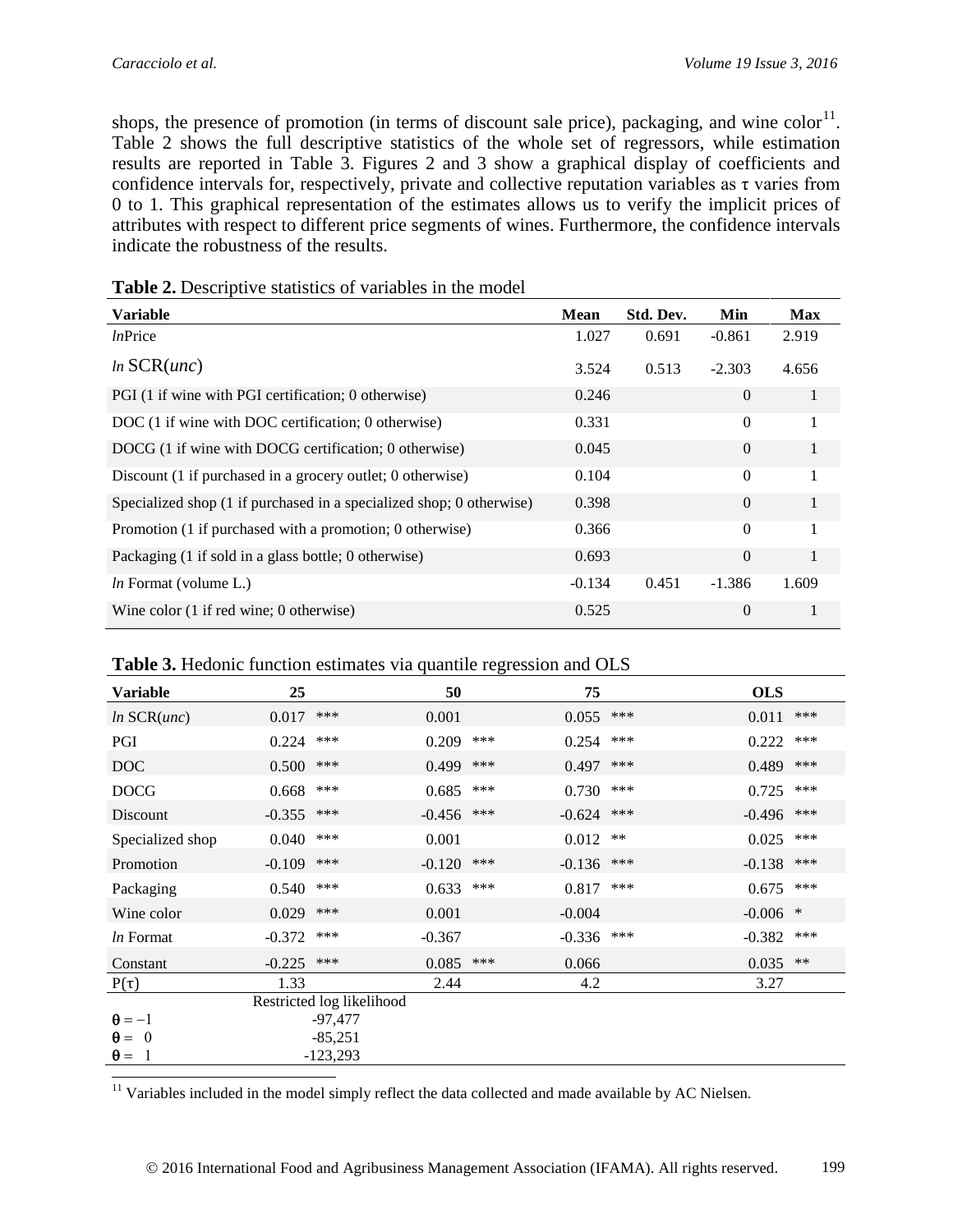

**Figure 2.** Coefficients and confidence intervals of OLS and as τ varies from .15 to .85 for private reputation wine attribute - SCR(unc)



**Figure 3.** Coefficients and confidence intervals of OLS and as τ varies from .15 to .85 for collective reputation wine attributes (PGI, DOC and DOCG certifications)

SCR(*unc*) was included in the hedonic function as a logarithm, so the estimated coefficients may be directly interpreted as elasticities. More precisely, they represent the effect, in percentage terms, on the price of the *w*-th wine due to a unit percent change in private reputation of the *b*-th brand. Estimated coefficients are positive, thus, the higher the private reputation of the *b*-brand, the higher the price premium received by the w-*th* wine. Coefficient estimated show a u-shaped pattern across quantiles. To illustrate, price premium declines up to the 50<sup>th</sup> quantile (nadir) and rises afterward with a peak at the  $75<sup>th</sup>$  quantile. Put differently, the price effect of private reputation seems more relevant for both low-priced and high-priced wines (Table 3 and Figure 2).

As for certifications of origin, the pyramid of quality seems to be confirmed: consumer appreciation of wines increases as the level of origin designation increases from lower (PGI) to higher quality (DOCG) in all quantiles. PGI, DOC and DOCG positively contribute to a price premium in all wine segments, though they show different patterns. While the implicit price of DOC certification, in percentage terms of sold product, may be considered constant among centiles, the implicit price of PGI attribute shows an increasing trend: PGI rewards more, in percentage terms of sold product, those wines that fall in the higher centiles. As for DOCG certification, it seems less rewarding for medium-priced wines. Put in terms of private (SCR(*unc*)) and collective reputation strategies; it seems that non-premium wines that compete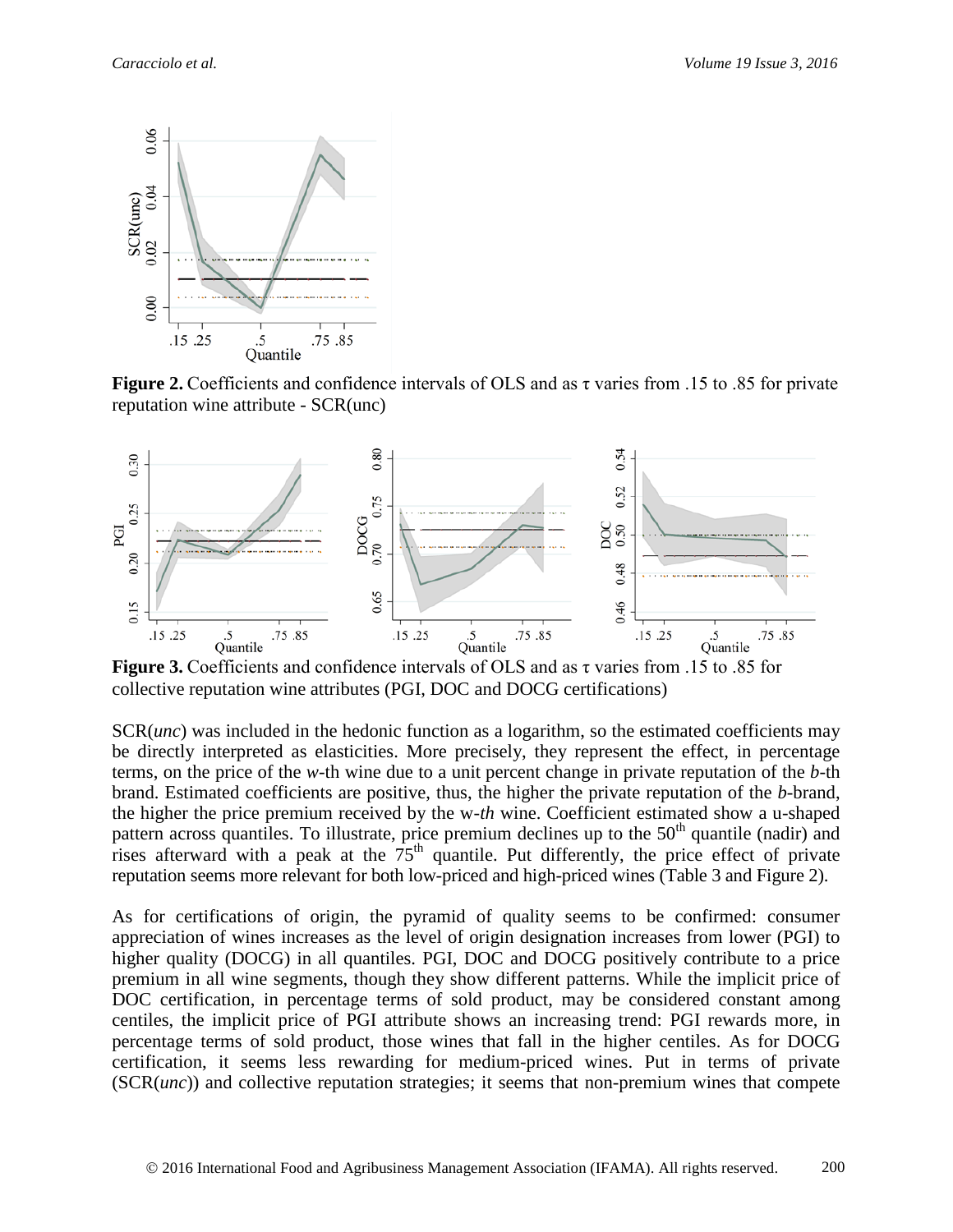in a crowded market segment, are forced to implement differentiation strategies to compete among suppliers, aiming to convey positive quality attributes.

In evaluating sales channels (discount stores and wine shops) it is advisable to interpret the relative parameters jointly. Wine shops and discount stores represent diametrically opposite sales methods: As a result, the two trends are opposite. This outcome confirms that the price formation mechanism at large-scale retailers is quite different from that of wine shops (Brentari et al. 2011; Levaggi and Brentari  $2014^{12}$  $2014^{12}$  $2014^{12}$ ). Greater emphasis is laid on discount stores through which discounts may be obtained for the whole range of wine. Furthermore, discount stores play a negative role on price. For wine shops, the result is diametrically the opposite: all wines sold within this sales channel receive a price premium.

As expected, promotion adversely affects price formation, showing a higher impact on higher priced wines. As regards the other attributes included in the model, our findings suggest that packaging (glass bottle) affects price positively for all types of wines. By contrast, larger bottle size has a negative impact on price determination for all price classes; lastly, red wine has a negative impact on price determination only for lower priced wines.

We finally tested for the interquartile difference of estimated parameters. This is necessary to see whether estimated coefficients vary significantly through different percentiles. Table 4 reports the above estimates and the significance level for the hypothesis of sample homogeneity conditional on selected covariates. Major differences occur across different points in the distribution, showing that implicit prices of selected wine attributes statistically vary among quantiles. In particular, the greatest differences in estimates occur for the differences  $[50<sup>th</sup> - 25<sup>th</sup>$ quantile] and  $[75<sup>th</sup> - 50<sup>th</sup>$  quantile] wherein almost all coefficients of differences are significant. This result provides further empirical evidence of hedonic price estimation based upon price classes: since different coefficients refer to a statistically significant difference in the valuation of wine attributes by consumers, it is reasonable to conclude that these wine classes might be considered by consumers as strongly non-homogeneous.

| <b>Variables</b> | 50/25    |     | 75/50    |     |
|------------------|----------|-----|----------|-----|
| $ln$ SCR $(unc)$ | $-0.017$ | *** | 0.055    | *** |
| <b>PGI</b>       | $-0.015$ | *** | 0.046    | *** |
| DOC              | $-0.002$ |     | $-0.001$ |     |
| <b>DOCG</b>      | 0.017    |     | 0.045    | *** |
| <b>Discount</b>  | $-0.101$ | *** | $-0.168$ | *** |
| Specialized shop | $-0.039$ | *** | $-0.013$ | *** |
| Promotion        | $-0.011$ | *** | $-0.016$ | *** |
| Packaging        | 0.093    | *** | 0.184    | *** |
| Wine color       | $-0.028$ | *** | $-0.005$ |     |
| <i>ln</i> Format | 0.005    |     | 0.031    | *** |
| Constant         | 0.269    | *** | $-0.019$ | *** |

**Table 4.** Interquartile estimates

<span id="page-10-0"></span> $12$  However, while Levaggi and Brentari (2014) demonstrated, using separate hedonic functions, that the main determinants of price formation are quite different into the two distribution channels, we included the role of distribution channels as a fixed effect. In other terms we do not analyze explicitly the interaction of the distribution channels with the other price determinants.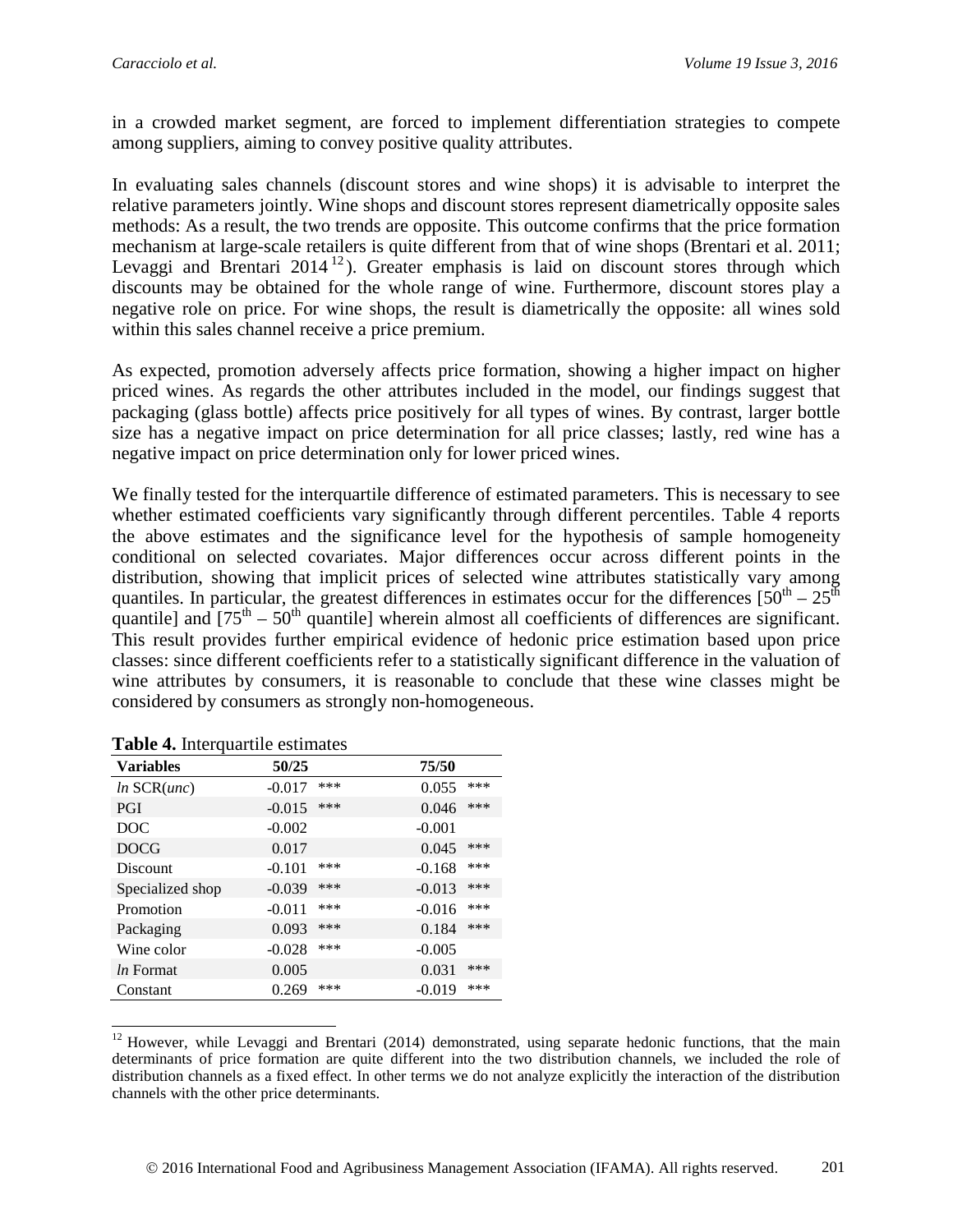#### **Discussion**

From the trend of the coefficients relative to private reputation (SCR(*unc*)) it may be inferred that the impact on price of the latter is lower for the medium price range, thereby enhancing the value of wines in the low and high price ranges. By contrast, when it comes to the trend of the coefficients for collective reputation (PGI, DOC and DOCG), it can be seen that, while DOC certification contributes similarly to price premiums in all wine segments, PGI and DOCG certifications most enhance the value of wines falling in the higher centiles. The latter result confirms the conclusion of Di Vita et al. (2015) and Menival and Charters (2013), showing a highly heterogeneous impact of the collective reputation. While Di Vita et al. (2015) showed that wines certified as PGI achieve prices that are progressively higher as the price level of the wine increases, Menival and Charters (2013) demonstrated the variability of geographical reputation that can be either positive or negative for wineries. Discussing the results by price classes, designation of origin, especially DOC and DOCG certifications, and private reputation play a major role for lower priced wines compared to medium-priced wine segments. The importance of private reputation for lower priced wines seems supporting the results of Carpenter et al. (1994). Brands may successfully differentiate products on the basis of attributes that on closer examination seem irrelevant to experts (*meaningless differentiation*). Similarly, collective reputation for lower priced wines seems to have the same effect. DOCG (and also DOC) certifications would recall to consumers wines of higher prestige (and price), (probably) without having the same intrinsic characteristics. This phenomenon is likely to happen with less involved consumers.

Equally, private reputation is relevant in high priced wines too. This result is not surprising since the importance of brand in non-essential goods have been widely highlighted in literature, especially for consumers with high income (Han et al. 2010). Collective reputation in terms of geographical designation, especially PGI and DOCG, confirms their positive effect also for high priced wines, supporting what has been suggested elsewhere (Schamel 2006; Steiner 2004). Finally, private reputation and DOCG certification result less effective when considering medium-priced wine segments.

The empirical results appear to suggest the possible key to success on the Italian market, for which there has been a historic lack of specific studies. High-quality wineries seem to be stimulated to set their marketing strategies at low volumes and high prices, and in some cases, to follow niche strategies, while industrial wineries could be encouraged to develop private brands, sourcing from multiple production areas, tending towards high volumes with low or medium price tags. These findings are consistent with the results of Malorgio et al. (2013) and depict quite well the structure of the Italian wine market, characterized by the widespread presence of industrial lower priced wine trademarks (such as San Crispino, Freschello, Castellino and Coop) that aim to strengthen the degree of consumer loyalty to their own brand.

From an empirical point of view, we found that a model allowing for the existence of price classes is better at explaining the variability in the data and produces more accurate and interpretable results regarding the implicit prices of the attributes. Moreover, our findings suggest that the wine market in Italy could be considered as segmented into several product classes or market segments, confirming, in this regard, previous findings revealed by Costanigro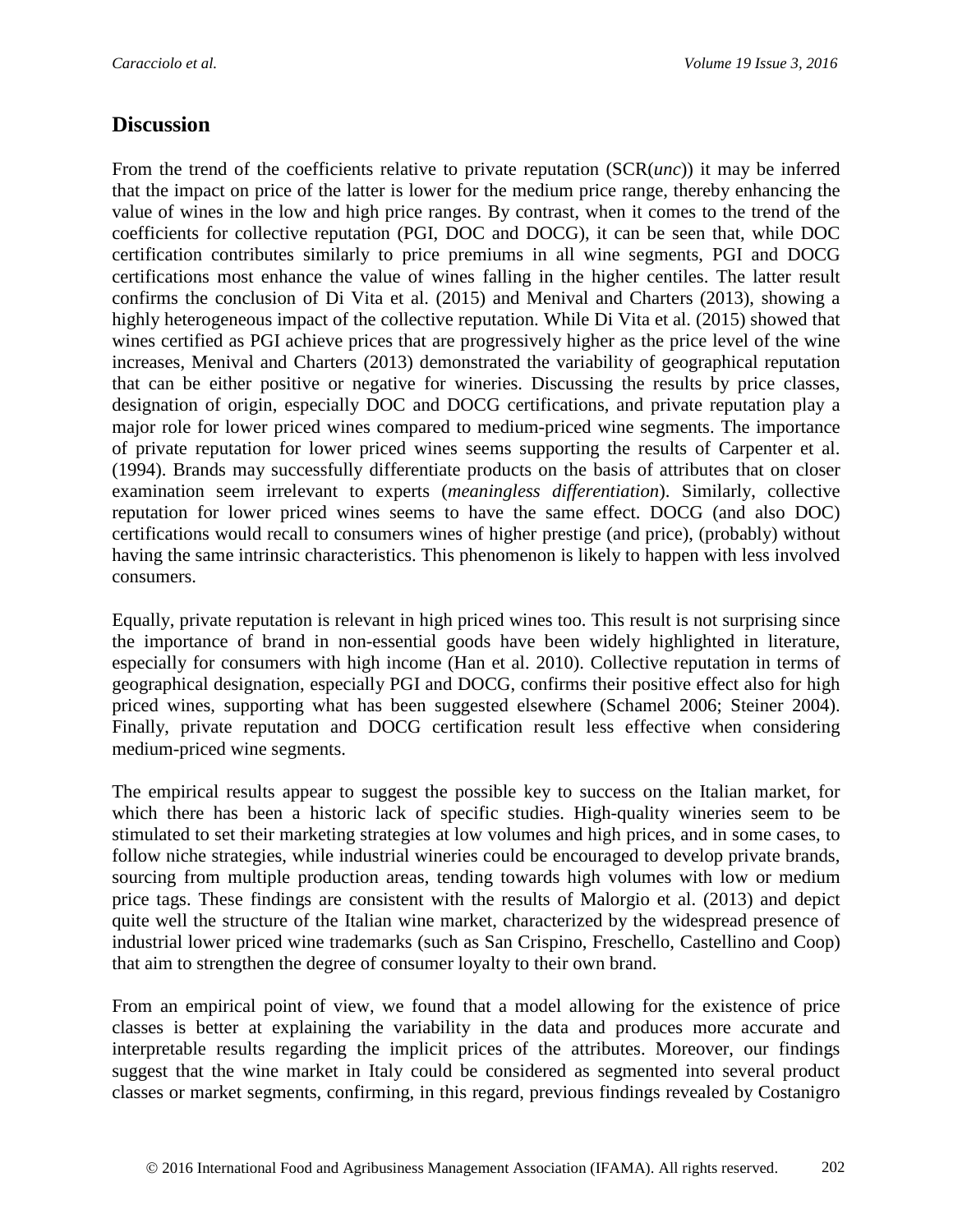et al. (2007), Kwong et al. (2011) and Di Vita et al. (2015). Costanigro et al. (2007) distinguished different price categories, revealing the presence of several market segments (commercial, semi-premium, premium, and ultra-premium) although they took into account wine categories whose prices were, on average, considerably higher than those included in our study. Similarly, Kwong et al. (2011) estimated two separate hedonic models for high and low price wines and demonstrated the presence of price segmentation between two classes of wines. The same authors also showed that the hedonic price function for lower priced wines is strongly influenced by search attributes related to the label. Finally, Di Vita et al. (2015) identifies the wide heterogeneity existing in the Sicilian wines market using quantile regression technique as well.

The present study provided empirical evidence mainly for non-premium (or basic) wine marketing, highlighting important implications for wineries in this segment. The marketing activities of such wineries should be based on enhancing private reputation. This strategy could be achieved by developing promotional strategies, such as participating in wine fairs (Benfratello et al. 2009; Oczowski 1994;), or emphasizing (if appropriate) the expert judgments of wine guides on the label (Caracciolo et al. 2013). In conclusion, initiatives to enhance both private and collective reputations, though valued differently by consumers depending on specific wine classes under examination, have to be considered complementary and mutually reinforcing.

## **Limitations**

Starting with the concept introduced in this study concerning private and collective reputation strategies on price formation, future research could develop a strategy to identify cut-off market prices. Indeed, as results have shown, there are several wine classes. However, the model implemented did not endogenously set specific cut-off prices. Moreover, in order to fully disentangle the contribution of private and collective reputation on price, more dedicated, valid indexes should be computed. SCR is only rough proxies of private reputation, and we believe this index is still at an early stage. At the same time, as regards collective reputation variables, if data were available, proxies of investments in advertising could provide a better understanding of this kind of reputation strategy. Eventually, we did not assess the possible interaction between the two types of reputation, and in particular the effect of collective reputation on the producers' capability of assuring quality through private reputation. The analysis of the effect of distribution channel on price mechanism is here also undeveloped and deserve further investigation. Moreover, the potential presence of omitted variables could result in overestimating the effect of private and collective reputation. Finally, this study did not consider denomination of originspecific reputation effects so that a further and deeper investigation in this field is also needed.

### **Conclusions**

This study valued the impact of private and collective reputation on Italian wine market prices through a hedonic pricing model, using a dataset including more than 150,000 purchases collected by AC Nielsen. A quantile regression - that produces the estimate conditional upon different percentile—was implemented, to allow analysis of the effect of key variables on different price levels/quantiles. Our results show that implicit price estimates of private, as well as collective reputation vary largely through different percentiles of sale price. Our findings have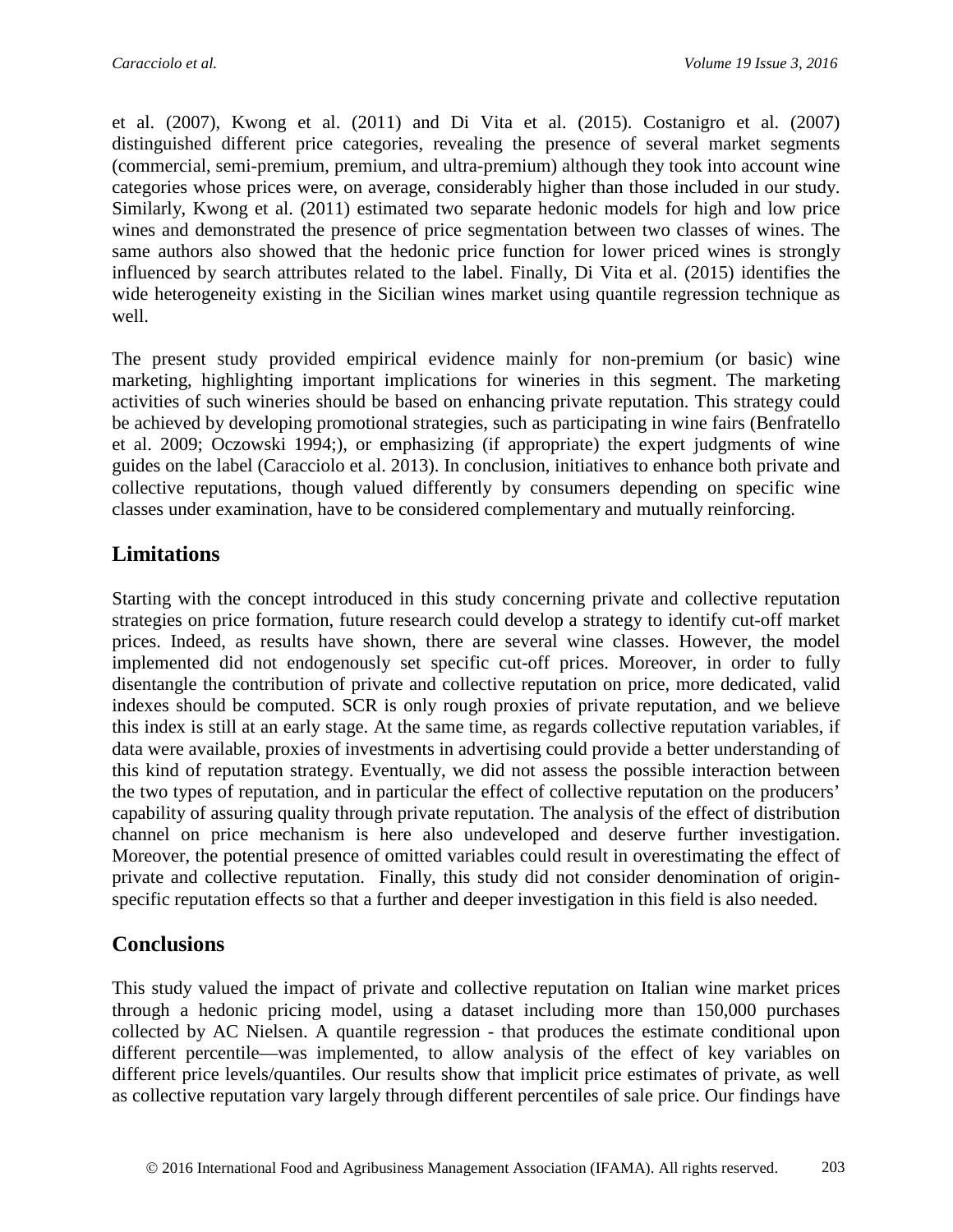implications for the literature on food reputation, providing additional but consistent results with those of earlier studies that observed the presence of a price premium for collective reputation (Menival and Charters, 2013; Oczkowski 2001; Landon and Smith, 1997). Indeed, this study provides empirical evidence that both reputation systems significantly contribute to wine price formation at different price segments.

### **References**

- Ali, H. H., and C. Nauges. 2007. The pricing of experience goods: the example of en primeur wine. *American Journal of Agricultural Economics* 89(1):91–103. doi: 10.1111/j.1467- 8276.2007.00965.x.
- Angulo, A. M., J.M. Gil, A. Gracia and M. Sànchez. 2000. Hedonic prices for Spanish red quality wine. *British Food Journal* 102(7):481–493.
- Almenberg, J., and A. Dreber. 2011. When Does the Price Affect the Taste? Results from a Wine Experiment. *Journal of Wine Economics* 6(1):110–121.
- Armstrong, R.D., E. L. Frome and D. S. Kung. 1979. Algorithm 79-01: a revised simplex algorithm for the absolute deviation curve fitting problem. *Communications in Statistics, Simulation and Computation* 8(2):175–190.
- Atkin, T., and L. Thach, 2012. Millennial wine consumers: risk perception and information search. *Wine Economics and Policy* 1(1): 54–62.
- Bhattacharya, C.B., P. S. Fader, L. M. Lodish and W. S. DeSarbo. 1996. The relationship between the marketing mix and share of category requirements. *Marketing Letters*  $7(1):5-18.$
- Benfratello, L., M. Piacenza, M. and S. Sacchetto. 2009. Taste or reputation: what drives market prices in the wine industry? Estimation of a hedonic model for Italian premium wines. *Applied Economics* 41:2197–2209. http://dx.doi.org/10.1080/00036840701222439.
- Boatto, V., E. Defrancesco and S. Trestini. 2011. The price premium for wine quality signals: does retailers' information provision matter? *British Food Journal* 113(5):669 – 679.
- Brentari, E., R. Levaggi and P. Zuccolotto, 2011. Pricing strategies for Italian red wine. *Food Quality and Preference* 22(8):725–732.
- Caracciolo, F., L. Cembalo and E. Pomarici, 2013. The Hedonic Price for an Italian grape variety. *Italian Journal of Food Science* 25(5): 289–294.
- Caracciolo F., G., Di Vita, M., Lanfranchi and M. D'Amico. 2015. Determinants of Sicilian Wine Consumption: Evidence from a Binary Response Model. *American Journal of Applied Sciences* 12(11): 794–801.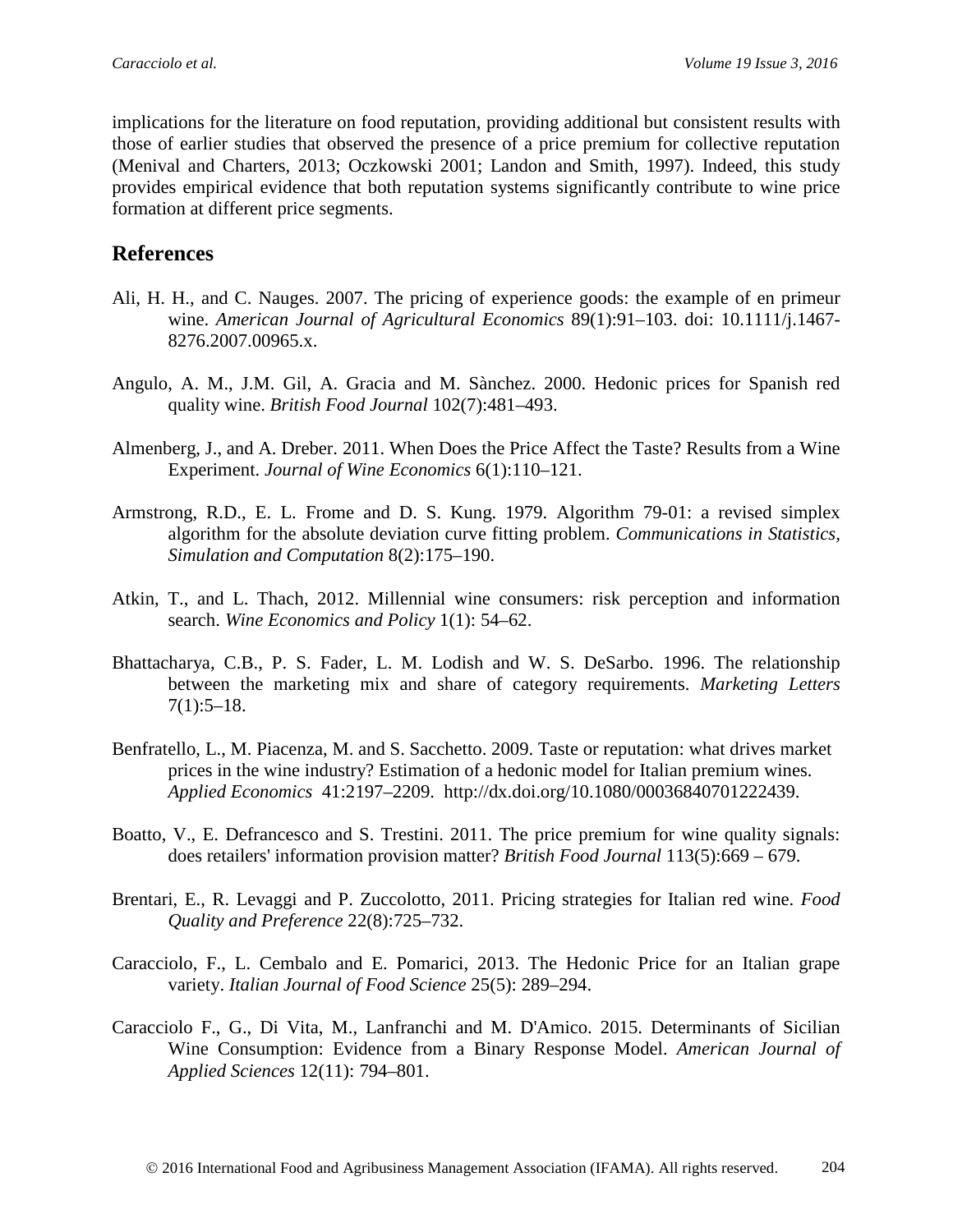- Carew, R., W. J. Florkowski and E. G. Smith, 2012. Hedonic analysis of apple attributes in metropolitan markets of Western Canada. *Agribusiness* 28(3): 293–309.
- Carpenter, G. S., Glazer, R. and K. Nakamoto. 1994. Meaningful brands from meaningless differentiation: The dependence on irrelevant attributes. *Journal of Marketing Research* 31(3):339–350.
- Castriota, S., and M. Delmastro. 2014. The Economics of Collective Reputation: Evidence from the Wine Industry. *American Journal of Agricultural Economics* 97(1): 469–489.
- Cembalo, L., F. Caracciolo and E. Pomarici. 2014. Drinking cheaply: the demand for basic wine in Italy. *Australian Journal of Agricultural and Resource Economics* 58(3): 374–391.
- Chambolle, C., and E. Giraud-Héraud. 2005. Certification of Origin as a non-tariff barrier. *Review of International Economics* 13(3):461–471.
- Chernozhukov, V., and C. Hansen. 2005. An IV model of quantile treatment effects. *Econometrica* 73(1): 245–261.
- Chernozhukov, V., and C. Hansen. 2006. Instrumental quantile regression inference for structural and treatment effect models. *Review of International Economics* 13:461–471.
- Combris, P., S. Lecocq and M. Visser. 1997. Estimation of a hedonic price equation for Bordeaux wine: does quality matter? *Economic Journal* 107: 390–402. doi: 10.1111/j.0013-0133.1997.165.x.
- Combris, P., S. Lecocq and M. Visser. 2000. Estimation of a hedonic price equation for Burgundy wine. *Applied Economics* 32(8): 961–967.
- Corsi, A., E. Pomarici and R. Sardone. 2004. Italy, in *The World's Wine Markets*: *Globalization at work*. Edited by K. Anderson. Cheltenham: Edward Elgar, London.
- Corsi A. M., Overton S. R., and L. Casini. 2014. The impact of the new wine common market organization (CMO) on behavioural loyalty towards product attributes: A case from Italy, *Journal of Consumer Behaviour* 13(4):231–241.
- Costanigro, M., C. A. Bond and J. J. McCluskey. 2012. Reputation Leaders, Quality Laggards: Incentive Structure in Markets with Both Private and Collective Reputations. *Journal of Agricultural Economics* 63(2): 245–264.
- Costanigro, M., and J. J. McCluskey. 2011. Hedonic price analysis in food markets. In *The Oxford Handbook of the economics of food consumption and policy*, edited by J. Lusk, J. Roosen, and J. Shogren. Oxford University press, Oxford.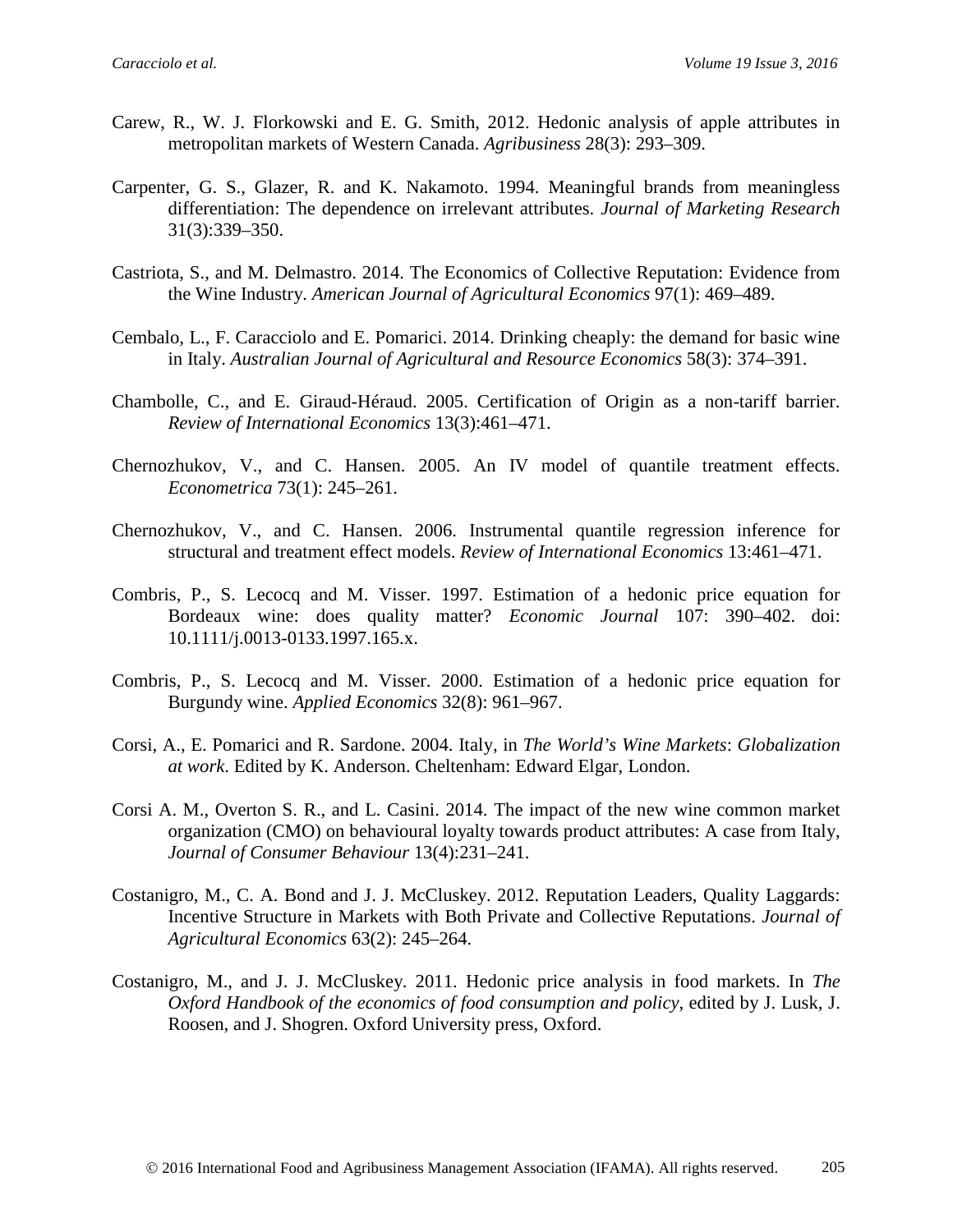- Costanigro, M., J. J. McCluskey and C. Goeman. 2010. The economics of nested names: name specificity, reputations, and price premia. *American Journal of Agricultural Economics* 92(5): 1339–1350.
- Costanigro, M., J. J. McCluskey and R. C. Mittelhammer. 2007. Segmenting the wine market based on price: hedonic regression when different prices mean different products. *Journal of Agricultural Economics* 58(3): 454–466.
- Cropper, M. L., L. B. Deck and K. E. McConnell. 1998. On the choice of functional form for hedonic price functions. *The Review of Economics and Statistics* 70(4): 668–675.
- Dal Bianco, A., Boatto, V.L., Caracciolo, F., and F. G. Santeramo. 2016. Tariffs and non-tariff frictions in the world wine trade. *European Review of Agricultural Economics* 43(1): 31– 57.
- D'Amico, M., G. Di Vita, G. Chinnici, G. Pappalardo and B. Pecorino. 2014. Short food supply chain and locally produced wines: Factors affecting consumer behaviour. *Italian Journal of Food Science* 26(3): 329–334.
- Davino, C., Furno, M., and D. Vistocco, 2013. *Quantile Regression: Theory and Applications*. 1–260. doi: 10.1002/9781118752685.
- Davino, C., Romano, R. and T. Naes. 2015. The use of quantile regression in consumer studies. *Food Quality and Preference* 40(Part A):230–239.
- Di Vita, G., M. D'Amico, G. La Via and E. Caniglia. 2013. Quality Perception of PDO extravirgin Olive Oil: Which attributes most influence Italian consumers? *Agricultural Economics Review* 14(2): 46–58.
- Di Vita, G., G. Chinnici, and M. D'Amico. 2014. Clustering attitudes and behaviours of Italian wine consumers. *Quality - Access to Success* 15(S1): 54–61.
- Di Vita, G., F. Caracciolo, L. Cembalo, E. Pomarici, and M. D'Amico. 2015. Drinking Wine at Home: Hedonic Analysis of Sicilian Wines Using Quantile Regression. *American Journal of Applied Sciences* 12(10):679–688.
- Fogarty, J. 2006. The return to Australian fine wine. *European Review of Agricultural Economics* 33(4): 542–561.
- Golan, A., and H. Shalit. 1993. Wine quality differentials in hedonic grape pricing. *Journal of Agricultural Economics* 44(3): 311–321.
- Goldstein, R., J. Almenberg, A. Dreber, J. W. Emerson, A. Herschkowitsch and J. Katz. 2008. Do more expensive wines taste better? Evidence from a large sample of blind tastings. *Journal of Wine Economics* 3(1): 1–9.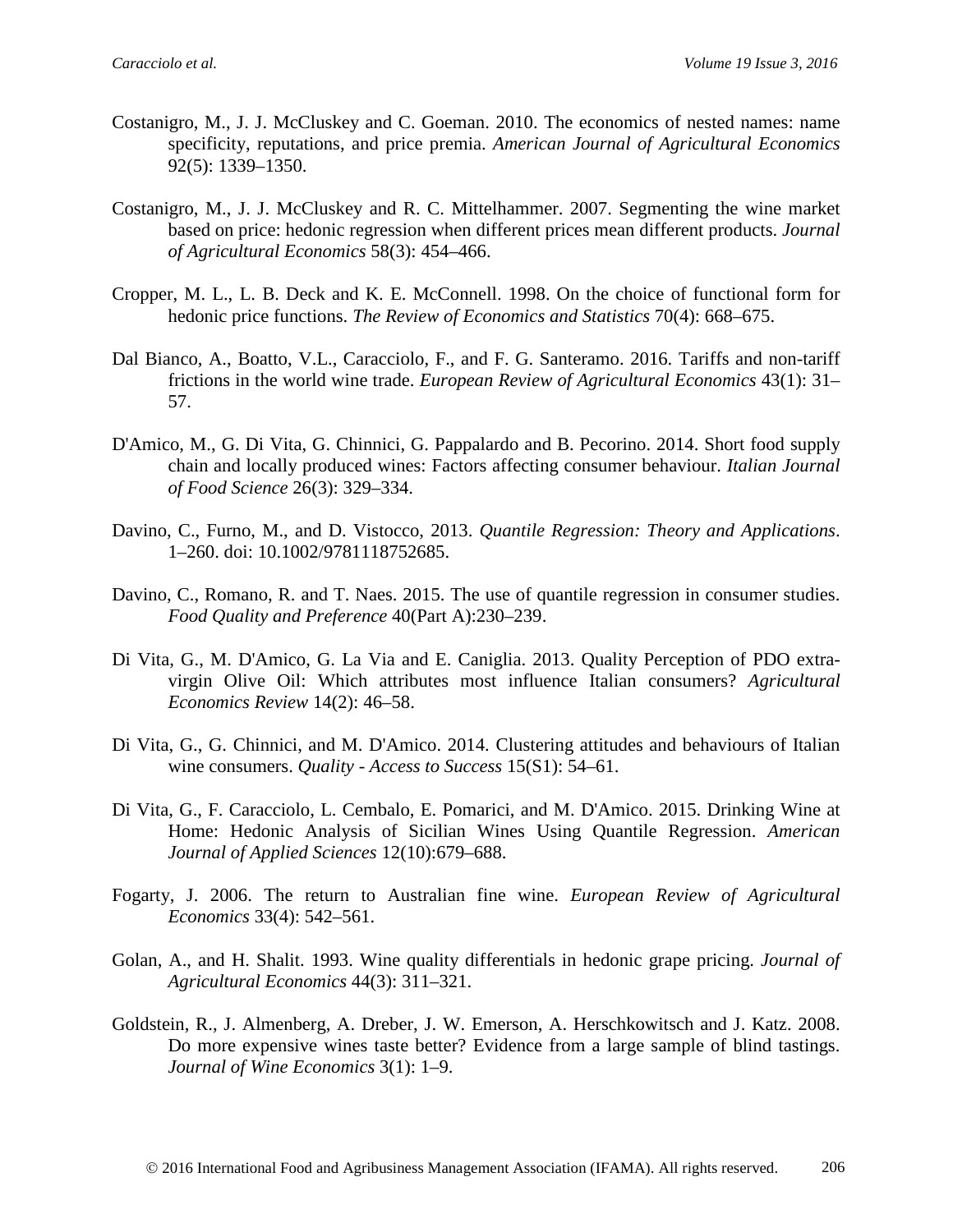- Han, Y. J., J. C. Nunes, and X. Drèze. 2010. Signaling status with luxury goods: The role of brand prominence. *Journal of Marketing* 74(4): 15–30.
- Heijbroeck, A. 2003. *Wine Is Business-Shifting Demand and Distribution: Major Drivers Reshaping the Wine Industry*. Rabobank International. Utrecht.
- Hristov, H., and A. Kuhar. 2015. Subjective knowledge as a determinant of young adult consumers wine behaviour. *British Food Journal* 117(12): 2930–2946.
- Hunter, D. R., and K. Lange. 2000. Quantile regression via an MM algorithm. *Journal of Computational and Graphical Statistics* 9(1): 60–77. doi: 10.1080/10618600.2000.1047 4866.
- Jones, G.V., and K. H. Storchmann. 2001. Wine market prices and investment under uncertainty: an econometric model for Bordeaux crus classes. *Agricultural Economics* 26(2):115–133.
- Kerr, W. C., T.K. Greenfield and L. T. Midanik. 2006. How many drinks does it take you to feel drunk? Trends and predictors for subjective drunkenness. *Addiction* 101(10): 1428–1437.
- Kwong, L. M. K., D. Cyr, J. Kushner and T. Ogwang. 2011. A semiparametric hedonic pricing model of Ontario wines. *Canadian Journal of Agricultural Economics* 59(3): 361–381.
- Landon, S., and C. E. Smith. 1997. The use of quality and reputation indicators by consumers: the case of Bordeaux wine. *Journal of Consumer Policy* 20(3): 289–323.
- Levaggi, R., and E. Brentari. 2014. The Hedonic Price for Italian Red Wine: Do Chemical and Sensory Characteristics Matter? *Agribusiness* 30(4): 385–397.
- Ling, B.H., and L. Lockshin. 2003. Components of wine prices for Australian wine: how winery reputation, wine quality, region, vintage, and winery size contribute to the price of varietal wines. *Australasian Marketing Journal* 11(3): 19–31.
- Loureiro, M.L., 2003. Rethinking new wines: implications of local and environmentally friendly labels. *Food Policy* 28(5): 547–560.
- Malorgio, G., C. Grazia, F. Caracciolo and C. De Rosa. 2013. Determinants of wine bottling strategic decisions: empirical evidences from the Italian wine industry. In *Wine Economics, Quantitative Studies and Empirical Applications*, edited by Giraud‐Héraud E. and M.C. Pichery. Palgrave Macmillan.
- Manning, W. G., L. Blumberg and L. H. Moulton. 1995. The demand for alcohol: the differential response to price. *Journal of Health Economics* 14: 123–148.
- Mediobanca. 2013. *Indagine sul settore vinicolo*. [Wine sector analysis] MBRES, Ufficio studi Mediobanca, ISSN 1825–6104. Milano.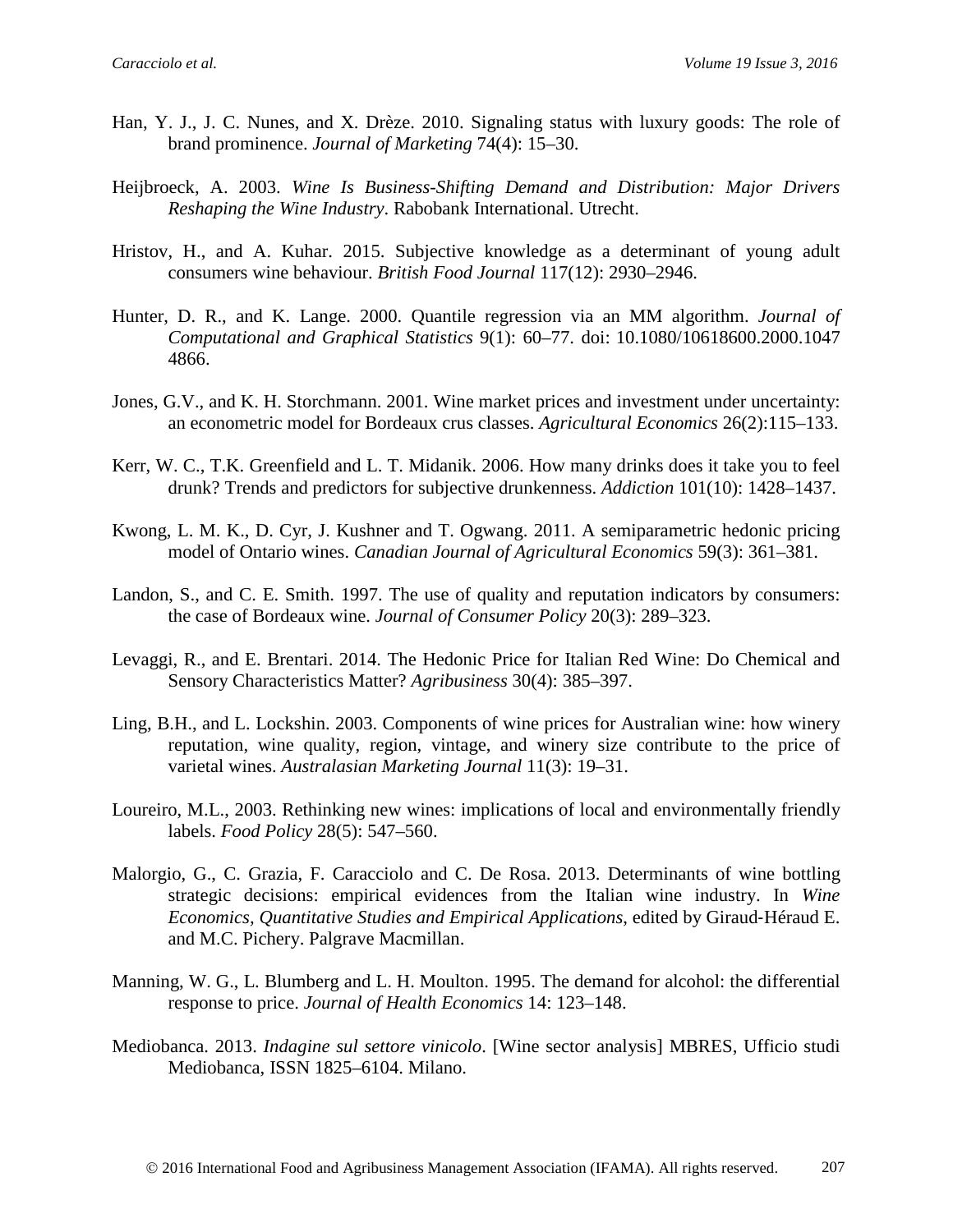- Menapace, L., and G. Moschini, 2011. Quality certification by geographical indications, trademarks and firm reputation. *European Review of Agricultural Economics* 39(4): 539- 566.
- Menival, D., and S. Charters. 2013. The impact of geographic reputation on the value created in Champagne. *Australian Journal of Agricultural and Resource Economics* 58(2): 1–14. doi: 10.1111/1467-8489.12033.
- Monroe, K. B. 1973. Buyers' subjective perceptions of price. *Journal of Marketing Research* 10(1):70–80. doi: 10.2307/3149411.
- Nelson, P. 1970. Information and consumer behavior. *Journal of Political Economy* 78: 311– 329. http://dx.doi.org/10.1086/259630.
- Nerlove, M. 1995. Hedonic price functions and the measurement of preferences: the case of Swedish wine consumers. *European Economic Review* 39(9): 1697–1716.
- Oczkowski, E. 1994. Hedonic price function for Australian premium table wine. *Australian Journal of Agricultural Economics* 38(1): 93–110.
- Oczkowski, E. 2001. Hedonic prices wine functions and measurement error. *The Economic Record* 77(239): 374–382.
- Panzone, L. A. 2011. The lost scent of Eastern European wines in Western Europe: a hedonic model applied to the UK market. *British Food Journal* 113(8): 1060–1078.
- Rao, A. R. 2005. The quality of price as a quality cue. *Journal of Marketing Research* 42(4): 401–405.
- Rao, A. R., and K. B. Monroe. 1989. The effect of price, brand name, and store name on buyers' perceptions of product quality: an integrative review. *Journal of Marketing Research* 26(3):351–357.
- Rindova, V. P., I.O. Williamson, A.P. Petkova and J. M. Sever. 2005. Being good or being known: An empirical examination of the dimensions, antecedents, and consequences of organizational reputation. *Academy of Management Journal* 48(6): 1033–1049.
- Ritchie, C. 2007. Beyond drinking: the role of wine in the life of the UK consumer. *International Journal of Consumer Studies* 31(5):534–540. doi: 10.1111/j.1470-6431.2007.00610.x.
- Roe, B., and I. Sheldon. 2007. Credence good labeling: The efficiency and distributional implications of several policy approaches. *American Journal of Agricultural Economics* 89(4): 1020–1033.
- Rogerson, W. P. 1983. Reputation and product quality, *The Bell Journal of Economics* 14:508– 516.